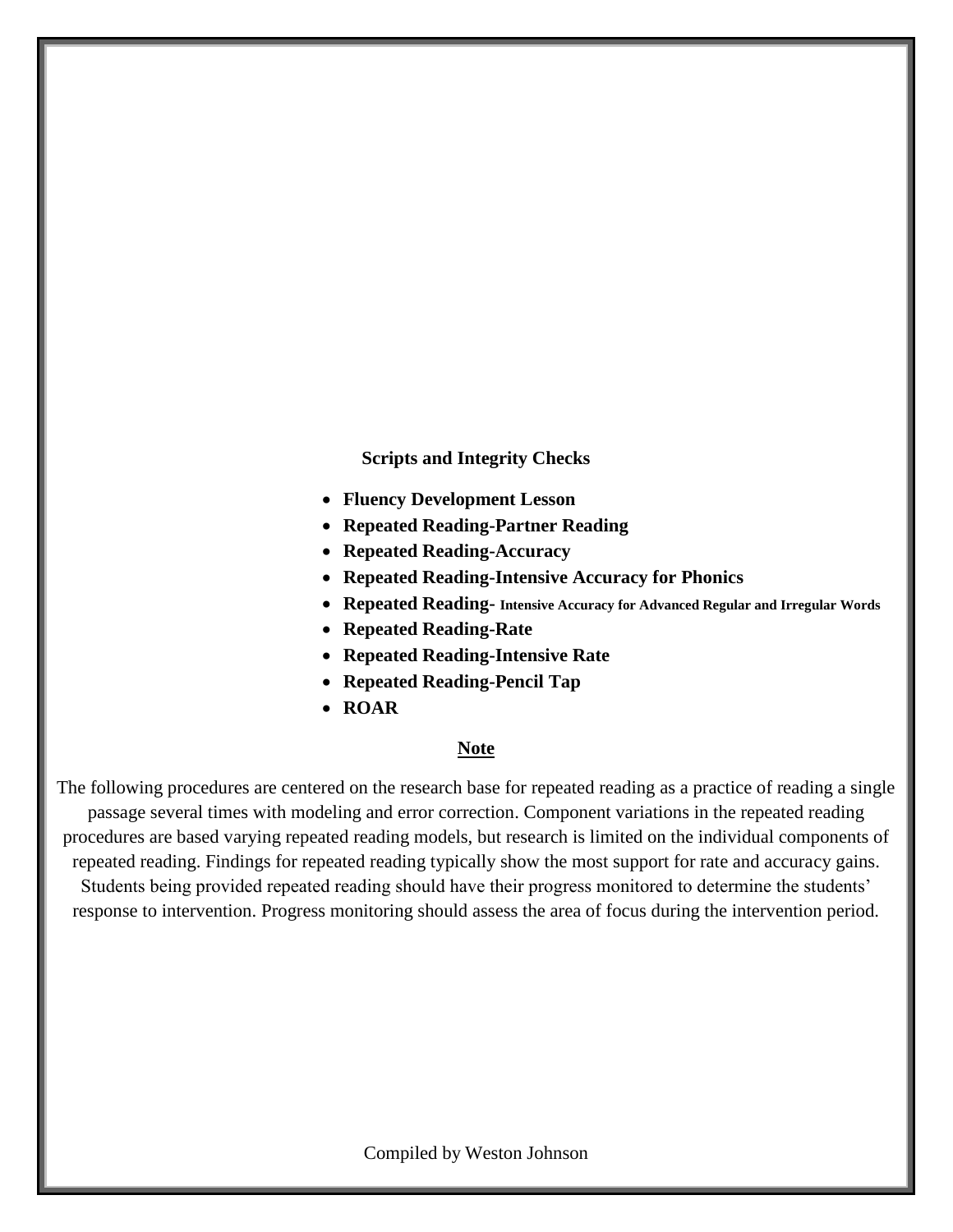# **Repeated Reading- Fluency Development Lesson (FDL) By Timothy V. Rasinski**

The FDL employs short reading passages (poems, story segments, or other texts) that students read and reread over a short period of time.

# **Before Practice**

CUE-Teacher explains that the class is practicing to read for others.

FINGERPOINT-Teacher explains that students need to follow along.

# **Repeated Reading Sequence**

REVIEW-

1. Students read a familiar passage from the previous lesson to the teacher or a fellow student for accuracy and fluency.

### MODELING-

- 2. The teacher introduces a new short text and reads it to the students two or three times while the students follow along.
- 3. The teacher and students discuss the nature and content of the passage.

### CHORAL READING-

4. Teacher and students read the passage chorally several times. Antiphonal reading and other variations are used to create variety and maintain engagement.

# PARTNER READING-

5. The teacher organizes student pairs. Each student practices the passage three times while their partner listens and provides support and encouragement.

# PERFORMANCE READING-

6. Individuals and groups of students perform their reading for the class or other audience.

# **Optional**

MORE PRACTICE-

- 7. The students and their teacher choose 3 or 4 words from the text to add to the word bank and/or word wall.
- 8. Students engage in word study activities (e.g. word sorts with word bank words, word walls, flash card practice, defining words, word games, etc.)
- 9. The students take a copy of the passage home to practice with parents and other family members.
- 10. Students return to school and read the passage to the teacher or a partner who checks for fluency and accuracy.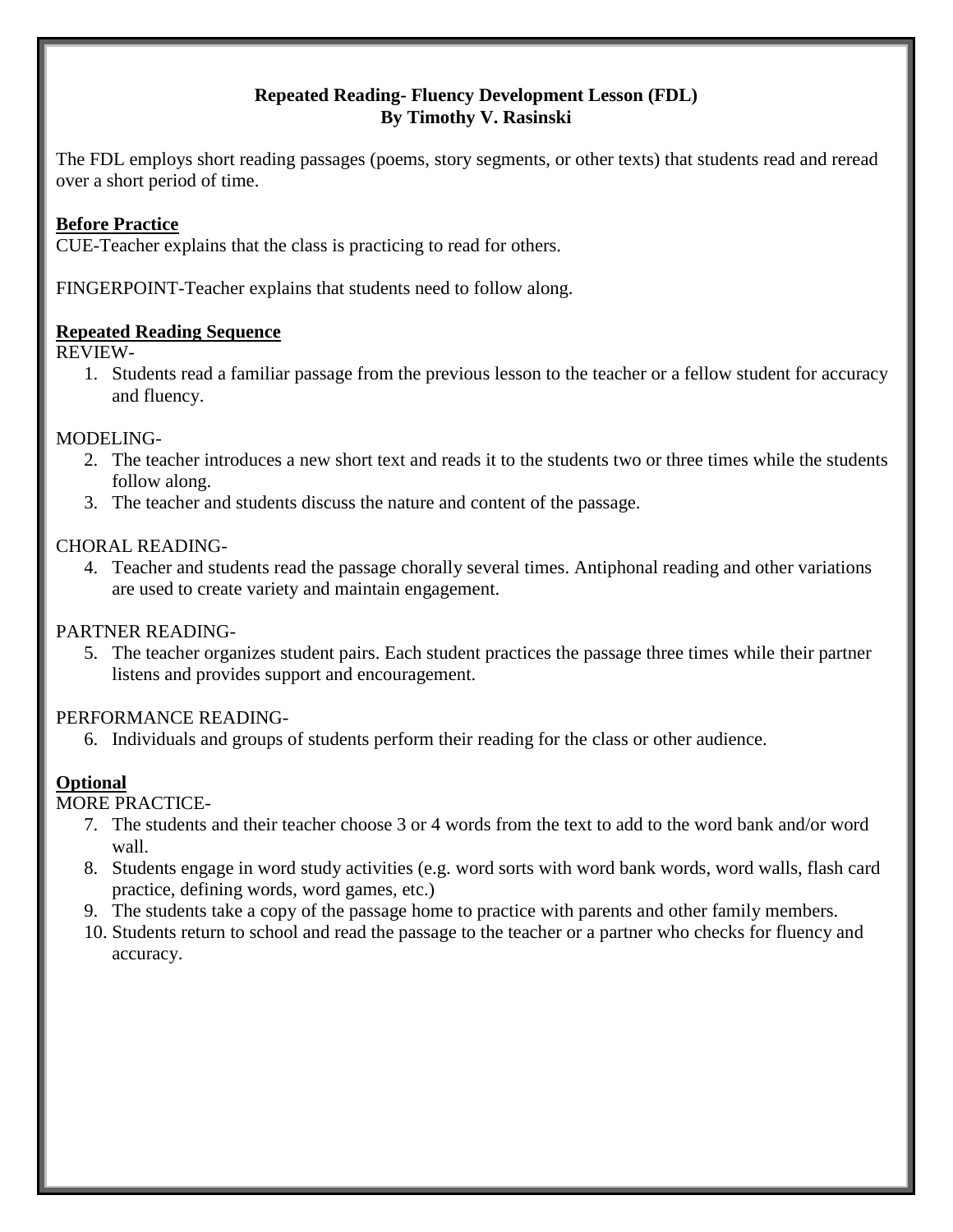| <b>Repeated Reading-Fluency Development Lesson</b>                                                                                                                |       |                |     |  |
|-------------------------------------------------------------------------------------------------------------------------------------------------------------------|-------|----------------|-----|--|
| <b>Teacher:</b><br>Date:<br>Location:                                                                                                                             | Time: |                |     |  |
| Group:                                                                                                                                                            |       |                |     |  |
| <b>Steps</b>                                                                                                                                                      | Yes   | N <sub>0</sub> | N/A |  |
| <b>Setup~ Check with Teacher</b>                                                                                                                                  |       |                |     |  |
| <b>Materials:</b> Reading passages<br>Accuracy: $\approx 95\%$<br><b>Length:</b> $50-200$ words or $1-2$ min.                                                     |       |                |     |  |
| Preparation: Teacher assessed the accuracy level for students on current passage level                                                                            |       |                |     |  |
| <b>Before Practice</b>                                                                                                                                            |       |                |     |  |
| <b>Cue:</b> Teacher explains that the class is practicing to read for others.                                                                                     |       |                |     |  |
| Fingerpoint: Teacher explains that students need to follow along.                                                                                                 |       |                |     |  |
| <b>Repeated Reading Sequence</b>                                                                                                                                  |       |                |     |  |
| Review: Students read the passage from the previous lesson to the teacher or a fellow student.                                                                    |       |                |     |  |
| Modeling: The teacher introduces a new short text and reads it to the students two or three times while the<br>students follow along.                             |       |                |     |  |
| Discussion: Teacher and students discuss the nature and content of the passage.                                                                                   |       |                |     |  |
| Choral Reading: Teacher and students read the passage chorally several times.                                                                                     |       |                |     |  |
| Partner Reading: Each student practices the passage three times while the partner listens and provides<br>support and encouragement.                              |       |                |     |  |
| Performance Reading: Individuals and groups of students perform their reading for an audience.                                                                    |       |                |     |  |
| <b>Optional</b>                                                                                                                                                   |       |                |     |  |
| Word Wall: The students and their teacher choose 3 or 4 words from the text to add to the word wall.                                                              |       |                |     |  |
| Activities: Students engage in word study activities (e.g. word sorts with word bank words, word walls,<br>flash card practice, defining words, word games, etc.) |       |                |     |  |
| Homework: The students take a copy of the passage home to practice with parents and other family<br>members.                                                      |       |                |     |  |
| Teacher Check: Students return to school and read the passage to the teacher or a partner who checks for<br>fluency and accuracy.                                 |       |                |     |  |
| <b>Observation Date:</b><br>Observer:<br><b>Additional Comments:</b>                                                                                              |       |                |     |  |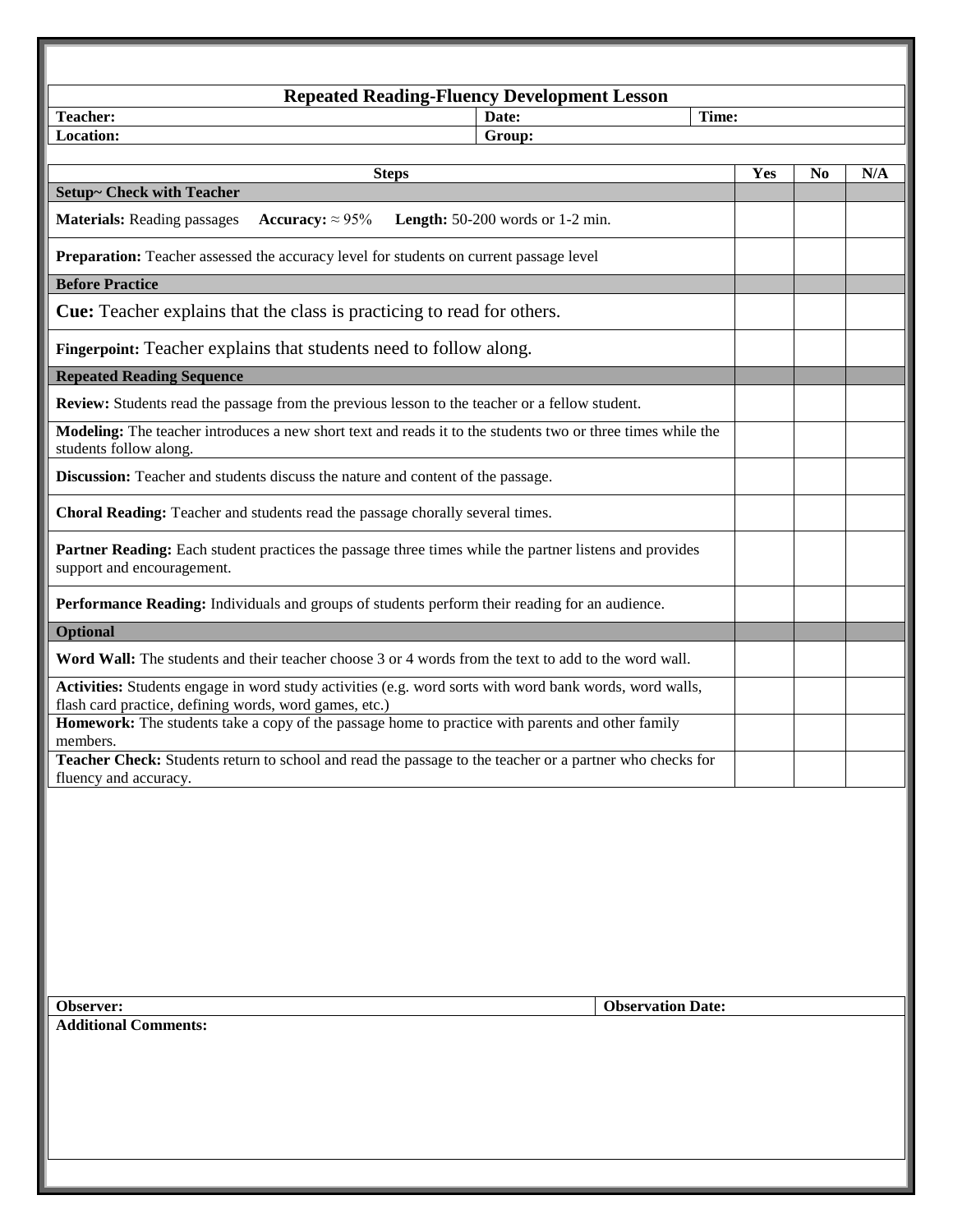# **Repeated Reading-Partner Reading**

# **Setup**

| Assess students to determine level of passages.                                                     | Passage accuracy should be approximately 95%.     |
|-----------------------------------------------------------------------------------------------------|---------------------------------------------------|
| Passage length: 50 to 200 words or 1 to 2 minutes                                                   | Shorter passages are used for beginning students. |
| Progress monitoring is used to assess effectiveness.                                                | Student progress informs instructional changes.   |
| Struggling students are paired with a proficient student   Sessions take place 3 to 5 times a week. |                                                   |

# **Before Practice**

PAIRING- Teacher has two lists. The first list has high reading students, and the second has struggling students. Both lists are organized by level. To partner students, the teacher matches students at the top of both lists and continues down each list. The more proficient student is **Partner 1**. The struggling student is **Partner 2**.

# PARTNER TRAINING-

1) Teacher works with students until the partners are independent with the sequence and error correction; this may take several days.

2) Both students are taught to provide error correction for misread words, skipped words, adding words, and 3 second pauses, 4 second pauses.

3) Both students are taught standard error correction procedures, but are also taught how to sound out hard words or reread sentences.

4) Both students know how to find and graph words read correct per minute.

5) Both students are consistently following along while the partner is reading.

# **Repeated Reading Sequence**

FIRST READING-

**1) Partner 1-** Reads aloud to provide a model of fluent reading. **Partner 2-** Provides error correction. **2) Partner 2-** Reads the same text aloud. **Partner 1-** Provides error correction.

# **Repeat until entire passage is completed**

SECOND READING-

**1) Partner 1-** Reads aloud to provide a model of fluent reading. **Partner 2-** Provides error correction. **2) Partner 2-** Reads the same text aloud. **Partner 1-** Provides error correction. **Repeat until entire passage is completed**

THIRD READING-

**1) Partner 2-** Reads the same text aloud. **Partner 1-** Times Partner 2 for 1 minute and marks where the student ends.

**2) Both Partners-** Discuss errors, expression, and the information in the story.

**3) Both Partners-** Record words read correct per minute on chart.

# **Additional**

ERROR CORRECTION-**"Stop. That word is \_\_\_\_. What word?" (***Cue)* **Student say the word. Back to the beginning of the sentence."** *(Cue)* **Student repeat the sentence.**

# TEACHER CHECK-IN-

- 1) Teacher checks in with students at least weekly to review student chart
- 2) Teacher observes partner reading at least every two weeks
- 3) Teacher rechecks passage difficulty on occasion (based on team decision)
- 4) Teacher shows student progress monitoring graph at least monthly.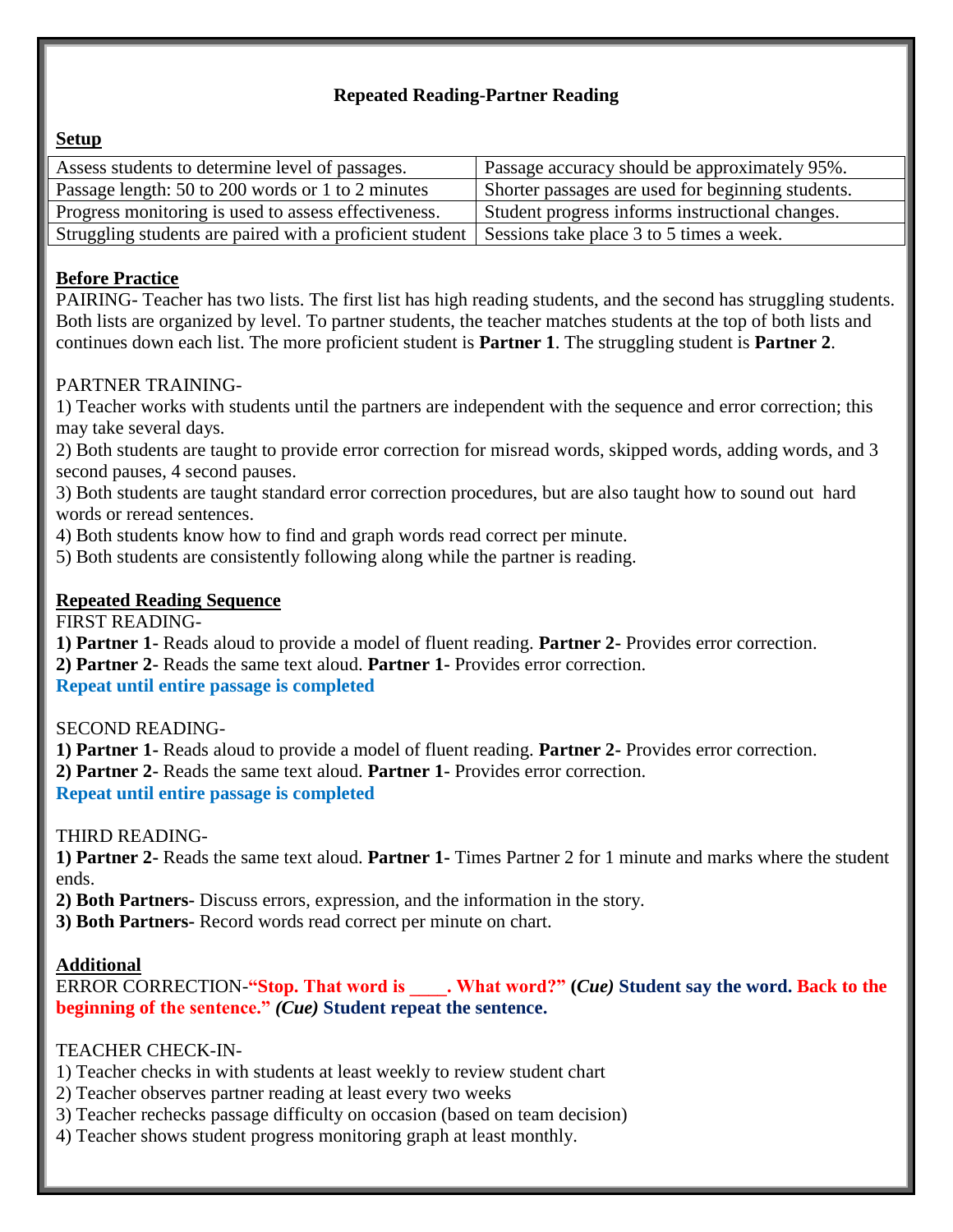| <b>Repeated Reading-Partner Reading</b>                                                                                                                                                                                                                                                                                                                                              |                          |     |                |     |
|--------------------------------------------------------------------------------------------------------------------------------------------------------------------------------------------------------------------------------------------------------------------------------------------------------------------------------------------------------------------------------------|--------------------------|-----|----------------|-----|
| <b>Teacher:</b><br>Date:                                                                                                                                                                                                                                                                                                                                                             | Time:                    |     |                |     |
| Location:<br>Group:                                                                                                                                                                                                                                                                                                                                                                  |                          |     |                |     |
|                                                                                                                                                                                                                                                                                                                                                                                      |                          | Yes | N <sub>0</sub> | N/A |
| <b>Steps</b><br>Setup~ Check with Teacher                                                                                                                                                                                                                                                                                                                                            |                          |     |                |     |
| <b>Materials:</b> Reading passages & stopwatch Accuracy: $\approx 95\%$<br>Length: 50-200 words or 1-2 min.                                                                                                                                                                                                                                                                          |                          |     |                |     |
| Preparation: Teacher assessed the accuracy level for students on current passage level                                                                                                                                                                                                                                                                                               |                          |     |                |     |
| <b>Before Practice</b><br>Pairing: A proficient reader was paired with a struggling reader. The proficient reader can read practice<br>material at an independent level.<br>Partner Training: Teacher has provides training in the sequence of partner reading, error correction<br>procedures, and graphing skills. Students can proficiently complete partner reading by together. |                          |     |                |     |
| <b>Repeated Reading Sequence</b>                                                                                                                                                                                                                                                                                                                                                     |                          |     |                |     |
| First Reading: Partner 1 reads first. Partner 2 reads second. Both provide error correction as needed.                                                                                                                                                                                                                                                                               |                          |     |                |     |
| Second Reading: Partner 1 reads first. Partner 2 reads second. Both provide error correction as needed.                                                                                                                                                                                                                                                                              |                          |     |                |     |
| Third Reading: Partner 2 reads. Partner 1 times their partner for 1 minute and marks the end point.                                                                                                                                                                                                                                                                                  |                          |     |                |     |
| <b>Additional</b>                                                                                                                                                                                                                                                                                                                                                                    |                          |     |                |     |
| Discussion: Both students discuss errors, expression, and information from the story                                                                                                                                                                                                                                                                                                 |                          |     |                |     |
| Graphing: Student graph the words read correct per minute                                                                                                                                                                                                                                                                                                                            |                          |     |                |     |
| Standard Error Correction: Partner supplies word, students repeat word, and students repeat the sentence                                                                                                                                                                                                                                                                             |                          |     |                |     |
| Fingerpoint: Students follow along while listening                                                                                                                                                                                                                                                                                                                                   |                          |     |                |     |
| Frequency of Sessions: 3-5 times a week                                                                                                                                                                                                                                                                                                                                              |                          |     |                |     |
| Progress Monitoring: Students are monitored for rate and errors at least monthly                                                                                                                                                                                                                                                                                                     |                          |     |                |     |
|                                                                                                                                                                                                                                                                                                                                                                                      |                          |     |                |     |
| Observer:                                                                                                                                                                                                                                                                                                                                                                            | <b>Observation Date:</b> |     |                |     |
| <b>Additional Comments:</b>                                                                                                                                                                                                                                                                                                                                                          |                          |     |                |     |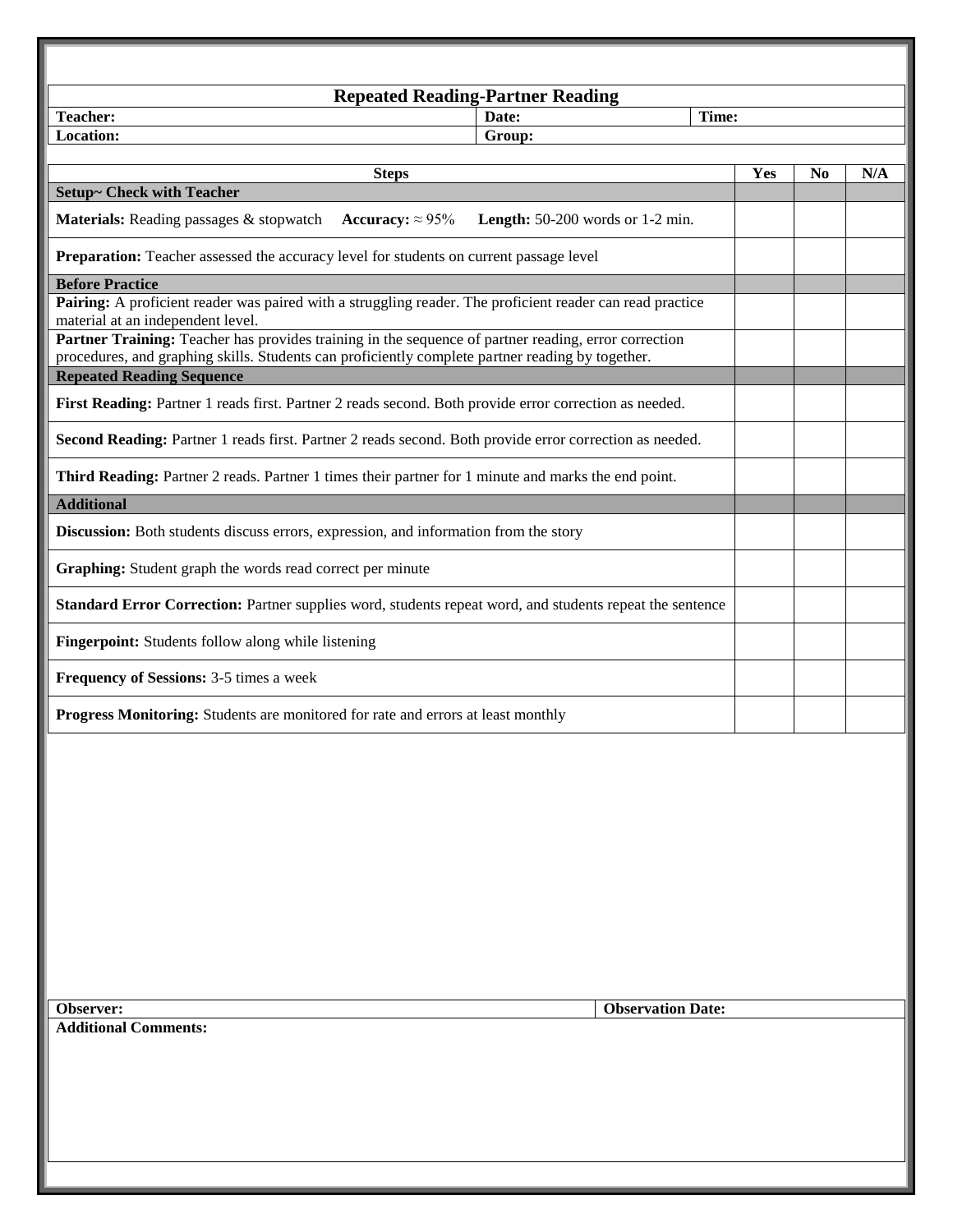# **Repeated Reading-Accuracy**

| Assess students to determine level of passages.      | Passage accuracy should be approximately 95%.     |
|------------------------------------------------------|---------------------------------------------------|
| Passage length: 50 to 200 words or 1 to 2 minutes    | Shorter passages are used for beginning students. |
| Progress monitoring is used to assess effectiveness. | Student progress informs instructional changes.   |
| Students are grouped by needs and level.             | Sessions take place 3 to 5 times a week.          |

# **Before Practice**

**Setup**

CUE-**"We are going to practice reading to improve our accuracy and rate. This will help us increase our understanding of what we read." (Modify script to help students understand the purpose of reading)**

"At the end of practice, we will need to read with fewer than **mistakes and read words per minute." (Teachers need to identify the number of mistakes allowed and rate needed to meet checkout criteria,** *see checkout criteria***) (Modify script to help students understand the checkout criteria)**

FINGERPOINT-**"When we read together, you need to follow along with your finger. This helps me see who needs help." (To assist, the teacher can teach fingerpointing or assist student with following along)**

# **Repeated Reading Sequence**

MODELING-**"Fingers up." Students point to first word. "Follow along as I read the story to you, I may stop to check that you're following along. Get ready." (Teacher begins to read)**

CHORAL READING-**"Now, we're going to read together. Fingers up." Students point to first word. "Get ready."** *(Cue)* **(Teacher leads slightly while reading the passage)**

DUET READING (1<sup>st</sup> reading)-"Now, we're going to take turns reading words. I'll read the first word. **You'll read the next word. We'll take turns as we read the passage. Fingers up. Get ready"**

DUET READING (2nd reading)-**"Now, we're going to take turns reading words. You'll read the first word. I'll read the next word. We'll take turns as we read the passage. Fingers up. Get ready."**

SENTENCE READING-"**Now, I will call on different students to read a sentence. You will need to follow along. We will need to keep our mistakes low and read \_\_\_\_ words per minute. Fingers up. Get ready." (Teacher calls on different students to read sentences from entire passage) (Teacher counts errors, and determines rate after 1 minute of reading)**

# **Additional**

ERROR CORRECTION-**"Stop. That word is \_\_\_\_. What word?" (***Cue)* **Students say the word. Back to the beginning of the sentence."** *(Cue)* **Students repeat the sentence.**

# CHECKOUT CRITERIA- **(Passage reading is at ≈98% accuracy and** *rate is increased\****)**

**If not met, the teacher repeats choral reading and sentence reading steps until criteria is met. If not enough time and not met, repeat all steps with same passage next intervention session.**

\* Rate is 30% higher than the group's average rate on unread leveled reading passages; teacher reassesses students every two weeks. An increasing rate criterion could be used. Teams may choose a different criterion.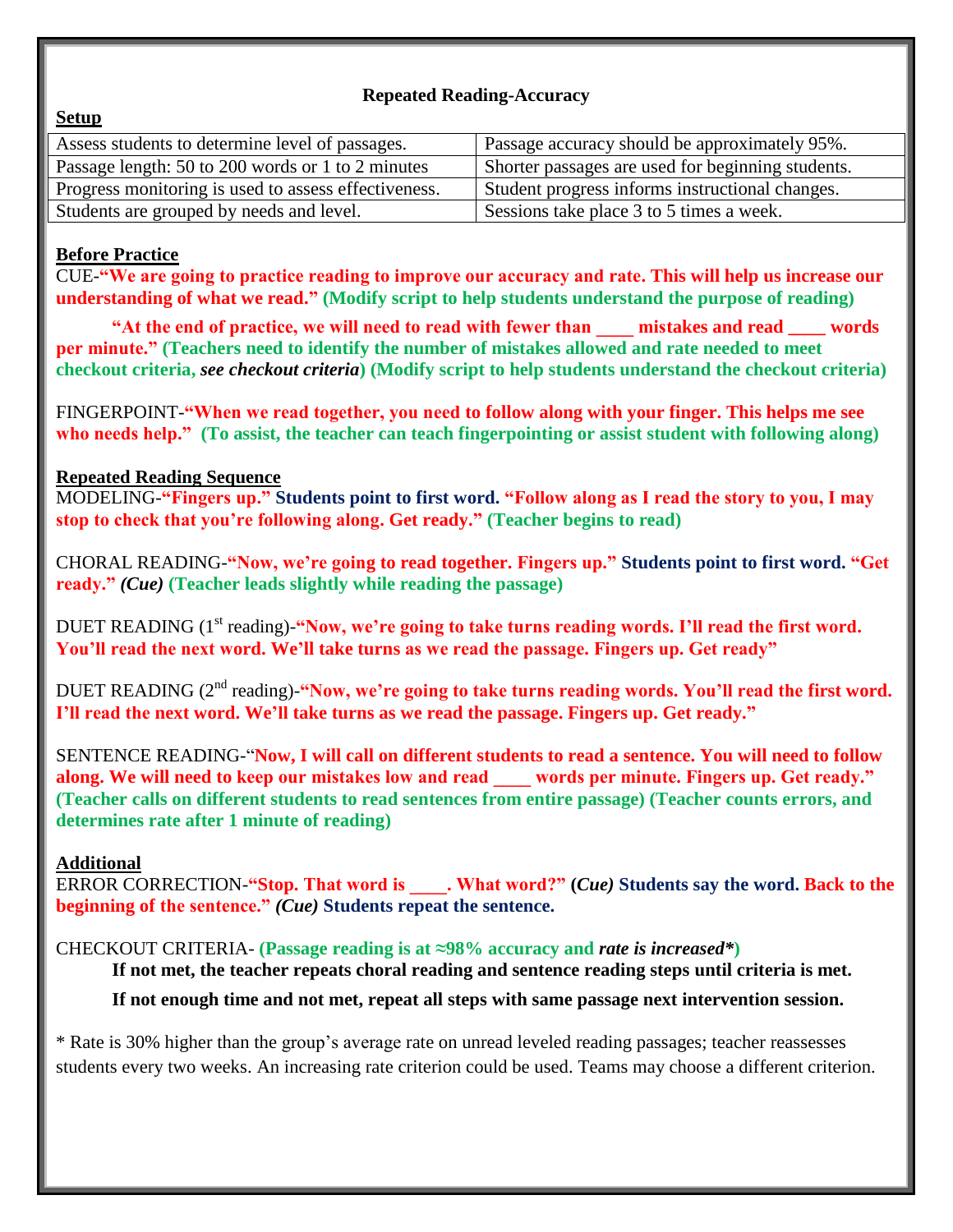| <b>Repeated Reading-Accuracy</b>                                                                                             |                          |     |                |     |
|------------------------------------------------------------------------------------------------------------------------------|--------------------------|-----|----------------|-----|
| Teacher:<br>Date:<br>Location:<br>Group:                                                                                     | Time:                    |     |                |     |
|                                                                                                                              |                          |     |                |     |
| <b>Steps</b>                                                                                                                 |                          | Yes | N <sub>0</sub> | N/A |
| <b>Setup~ Check with Teacher</b>                                                                                             |                          |     |                |     |
| <b>Materials:</b> Reading passages & stopwatch Accuracy: $\approx 95\%$<br><b>Length:</b> $50-200$ words or $1-2$ min.       |                          |     |                |     |
| Preparation: Teacher assessed the accuracy level for students on current passage level                                       |                          |     |                |     |
| <b>Before Practice</b>                                                                                                       |                          |     |                |     |
| <b>Cue:</b> Teacher cues students to the purpose of reading practice and checkout criteria.                                  |                          |     |                |     |
| Fingerpoint: Teacher prompts students to fingerpoint. Teacher checks that students are following along<br>with their finger. |                          |     |                |     |
| <b>Repeated Reading Sequence</b>                                                                                             |                          |     |                |     |
| Modeling: Teacher reads passage to students. During the reading, the teacher checks that students are<br>following along.    |                          |     |                |     |
| Choral Reading: Teacher and students read the passage together                                                               |                          |     |                |     |
| Duet Reading (1st): Teacher and students take turns reading every other word. Teacher starts reading.                        |                          |     |                |     |
| Duet Reading (2nd): Teacher and students take turns reading every other word. Students start reading.                        |                          |     |                |     |
| Sentence Reading Checkout: Teacher calls on different students to read sentences. (No error correction is<br>provided)       |                          |     |                |     |
| More Practice (repeat until criteria is met): Repeat choral reading and sentence reading checkout OR                         |                          |     |                |     |
| repeat repeated reading sequence with same passage next session<br><b>Additional</b>                                         |                          |     |                |     |
| <b>Checkout Criteria:</b> A criterion has been established prior to practice and met before progressing to a new<br>passage. |                          |     |                |     |
| Standard Error Correction: Teacher supplies word, students repeat word, and students repeat the<br>sentence                  |                          |     |                |     |
| Group size: 1-5 students (if larger, school teams have agreed upon the size)                                                 |                          |     |                |     |
| <b>Frequency of Sessions: 3-5 times a week</b>                                                                               |                          |     |                |     |
| Progress Monitoring: Students are monitored for rate and errors at least monthly                                             |                          |     |                |     |
|                                                                                                                              |                          |     |                |     |
|                                                                                                                              |                          |     |                |     |
|                                                                                                                              |                          |     |                |     |
| Observer:                                                                                                                    | <b>Observation Date:</b> |     |                |     |
| <b>Additional Comments:</b>                                                                                                  |                          |     |                |     |
|                                                                                                                              |                          |     |                |     |
|                                                                                                                              |                          |     |                |     |
|                                                                                                                              |                          |     |                |     |
|                                                                                                                              |                          |     |                |     |
|                                                                                                                              |                          |     |                |     |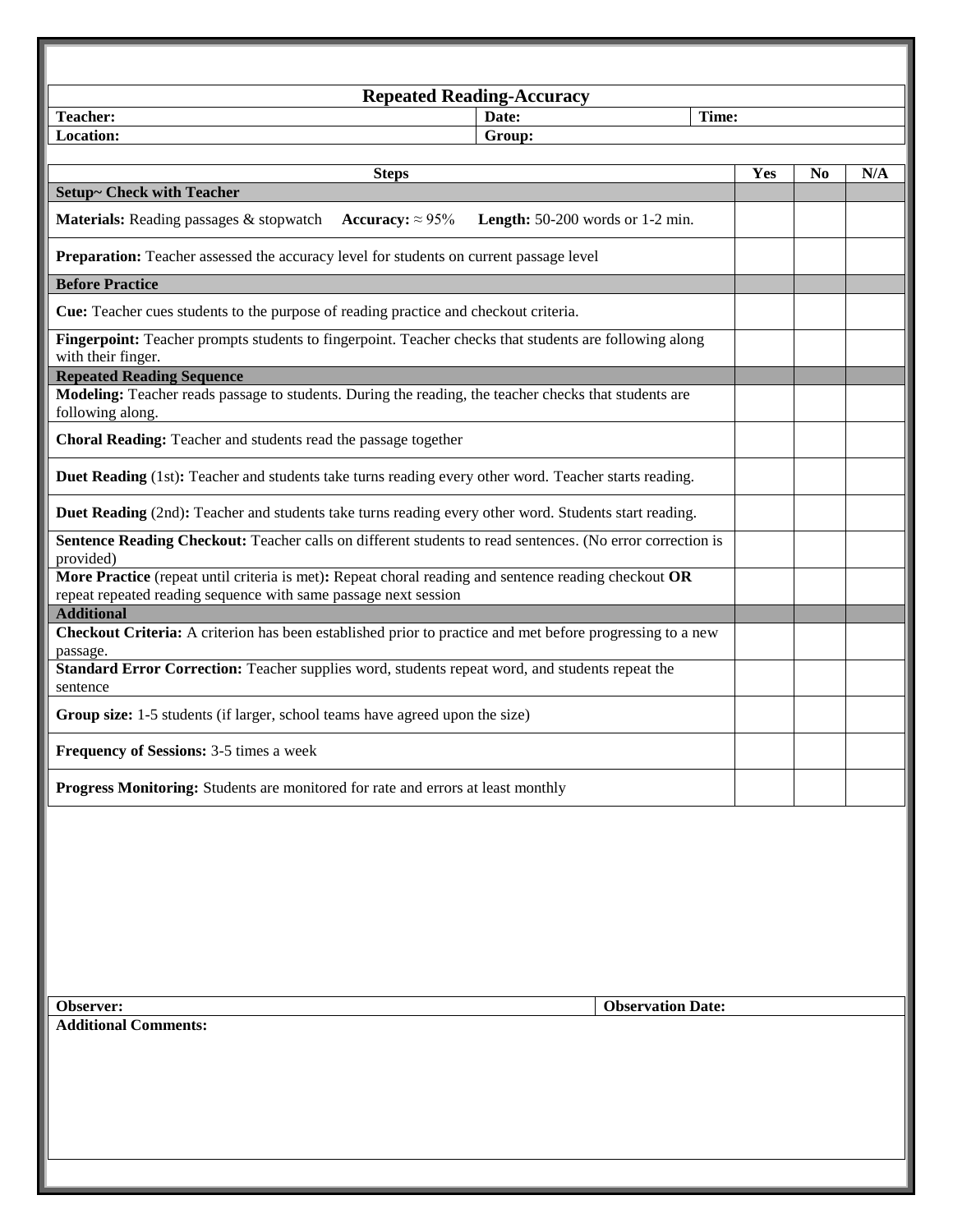# **Repeated Reading-Intensive Accuracy for Phonics**

#### **Setup**

| Assess students to determine level of passages.      | Passage accuracy should be approximately 90-95%.  |
|------------------------------------------------------|---------------------------------------------------|
| Passage length: 50 to 200 words or 1 to 2 minutes    | Shorter passages are used for beginning students. |
| Progress monitoring is used to assess effectiveness. | Student progress informs instructional changes.   |
| Students are grouped by needs and level.             | Sessions take place 3 to 5 times a week.          |
| Determine regular word pattern deficits              | Create word lists by pattern and match to passage |

### **Before Practice**

CUE-**"We are going to practice reading to improve our accuracy and reading rate. This will help us increase our understanding of what we read." (Modify script to help students understand the purpose of reading)**

**"At the end of practice, we will need to read with fewer than \_\_\_\_ mistakes and read \_\_\_\_ words per minute." (Teachers need to identify the number of mistakes allowed and rate needed to meet checkout criteria,** *see checkout criteria***) (Modify script to help students understand the checkout criteria)**

FINGERPOINT-**"When we read together, you need to follow along with your finger. This helps me see who needs help." (To assist, the teacher can teach fingerpointing or assist student with following along)**

# **Word List**

SEGMENTING-**"I will tell you the word, and you will tell me the sounds." (Teacher says the word)** *(Cue)* **Students say each sound and hold up a finger for each phoneme and say how many. (Modify script to encourage students to count phonemes on fingers and say how many) (Teacher repeats for each word)** \*Depending on level, students may do this without looking at word list

ERROR CORRECTION-**"Listen." (Teacher says word) (Teacher says the sounds and holds a finger up for each phoneme in the word ) "Your turn, listen." (Teacher says word)** *(Cue)* **Students say each sound and hold up a finger for each phoneme and say how many**

BLENDING-**"I will tell you the sounds, and you will put them together to say the word the fast way." (Teacher says the sounds and holds a finger up for each phoneme in the word)** *(Cue)* **Students say the word the fast way. (Teacher repeats for each word)** \*Depending on level, students may do this without looking at word list

ERROR CORRECTION-**"Listen. The sounds are \_ \_ \_ \_." (Teacher says word)** "**Your turn, listen." (Teacher repeats sounds)** *(Cue)* **Students say the word the fast way.**

WORD LIST READING-**"Fingers up. Wait for my signal to read each word. Get ready."** *(Cue)* **Students say the word. (Teacher repeats the cue for each word until the word list is finished)**

ERROR CORRECTION-**"Stop. That word is \_\_\_\_. What word?" (***Cue)* **Students say the word. Back to the top." Students go to the top of the word list.**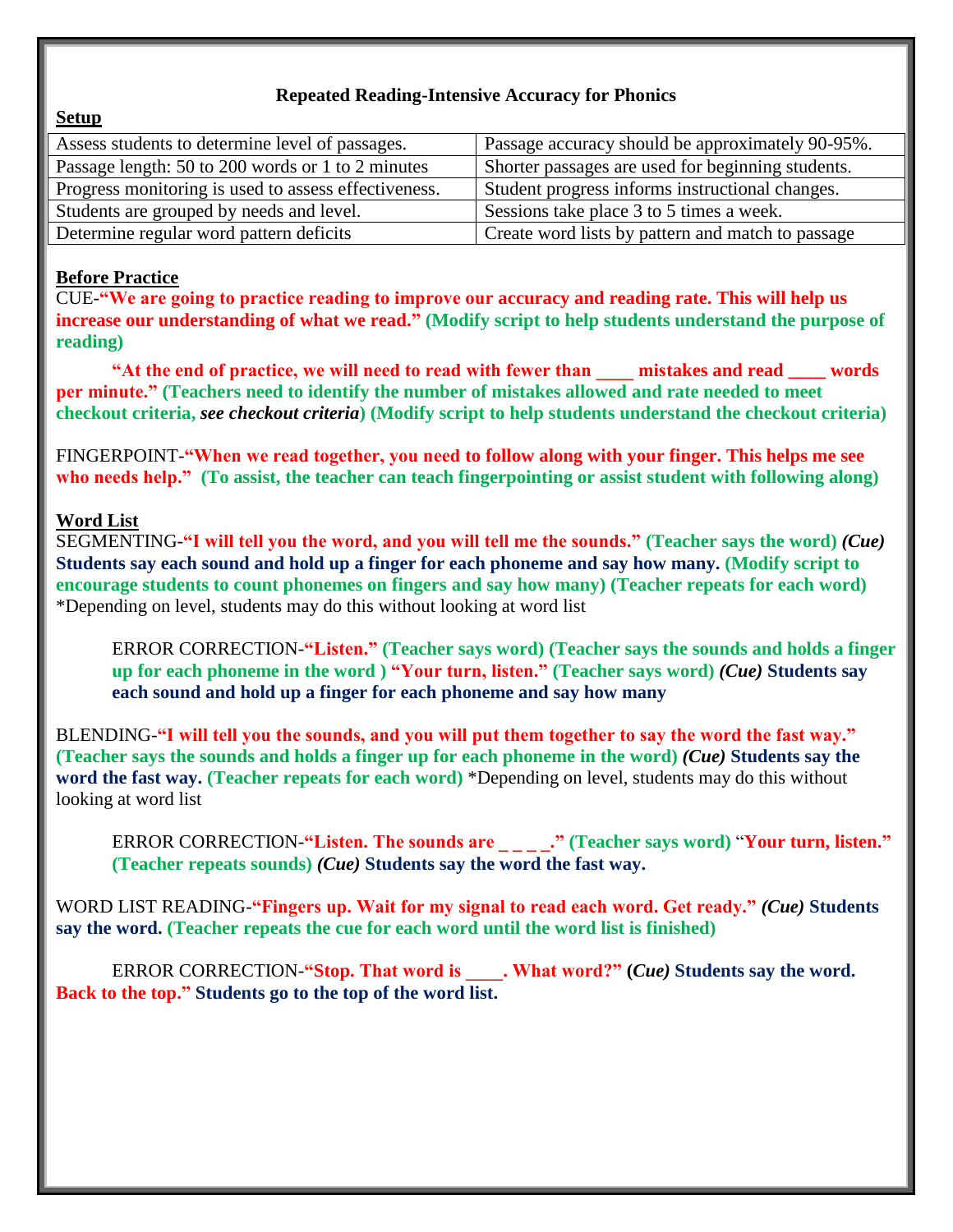### **Repeated Reading Sequence**

MODELING-**"Fingers up." Students point to first word. "Follow along as I read the story to you, I may stop to check that you're following along. Get ready." (Teacher begins to read)**

CHORAL READING- **"Now, we're going to read together. Fingers up." Students point to first word. "Get ready."** *(Cue)* **(Teacher leads slightly)**

DUET READING (1<sup>st</sup> reading)- "Now, we're going to take turns reading words. I'll read the first word. **You'll read the next word. We'll take turns as we read the passage. Fingers up. Get ready"**

DUET READING (2<sup>nd</sup> reading)- "Now, we're going to take turns reading words. You'll read the first **word. I'll read the next word. We'll take turns as we read the passage. Fingers up. Get ready."**

SENTENCE READING-**"Now, I will call on different students to read a sentence. You will need to follow along. We will need to keep our mistakes low and read \_\_\_\_ words per minute. Fingers up. Get ready." (Teacher calls on different students to read sentences from entire passage) (Teacher counts errors, and determines rate after 1 minute of reading)**

# **Additional**

ERROR CORRECTION-**"Stop. That word is \_\_\_\_. What word?" (***Cue)* **Students say the word. Back to the beginning of the sentence."** *(Cue)* **Students repeat the sentence.**

CHECKOUT CRITERIA- **(Passage reading is at ≈98% accuracy and** *rate is increased\****) If not met, the teacher repeats choral reading and sentence reading steps until criteria is met. If not enough time and not met, repeat all steps with same passage next intervention session.**

\* Rate is 30% higher than the group's average rate on unread leveled reading passages; teacher reassesses students every two weeks. An increasing rate criterion could be used. Teams may choose a different criterion.

DRILL TECHNIQUE (optional team decision)-**(Teacher records word errors during word list and sentence reading) (Teachers writes each word on a flashcard and creates a card deck) "We are going to practice the words that we had a difficult time with today. I will show you a card and quickly cue you for the word. If a word is correct, I will lay it down on the table. If I hear a mistake, I will tell you the correct word and ask you to say the word. Then, the word will be put in the back of the deck. This sequence will be repeated until the deck is completed. We will reshuffle the deck and repeat the entire process until the entire deck is completed with no mistakes. (Modify script to help students understand the task)**

**(At the start, the teacher shuffles the deck) "Get ready." (Teacher shows the card)** *(Immediately Cue)* **Students say the word. (Teacher puts the correctly read word on the table) (Teacher repeats for each word)**

ERROR CORRECTION-**"That word is \_\_\_\_. What word?" (Teacher puts card in back of the deck) (Once the entire deck is completed, the deck will be shuffled and practiced until completed without error)**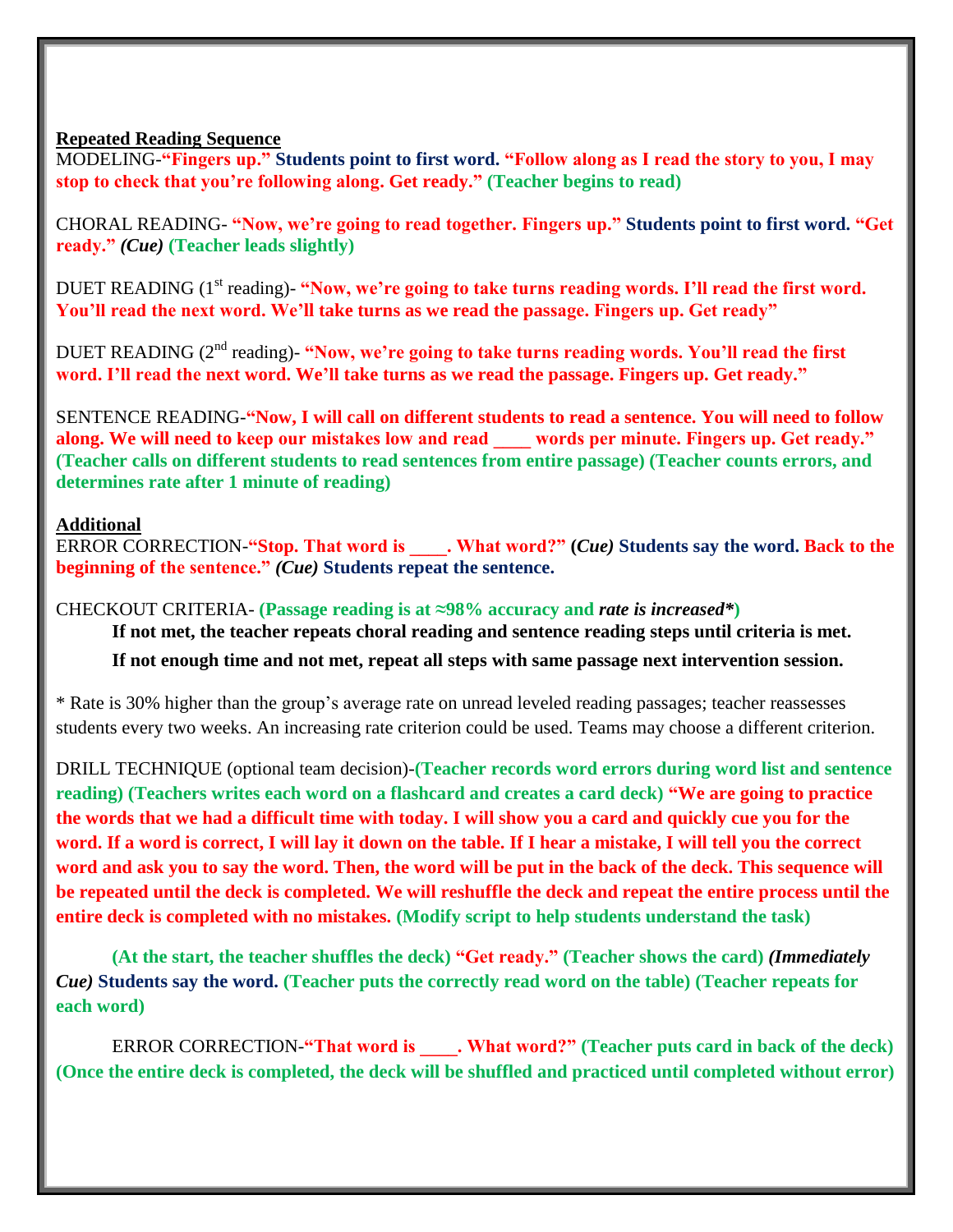| <b>Repeated Reading-Intensive Accuracy for Phonics</b>                                                                                                                       |     |                |     |
|------------------------------------------------------------------------------------------------------------------------------------------------------------------------------|-----|----------------|-----|
| Date:<br>Time:<br>Teacher:                                                                                                                                                   |     |                |     |
| <b>Location:</b><br>Group:                                                                                                                                                   |     |                |     |
| <b>Steps</b>                                                                                                                                                                 | Yes | N <sub>0</sub> | N/A |
| Setup~ Check with Teacher                                                                                                                                                    |     |                |     |
| Accuracy: $\approx$ 90-95%<br><b>Materials:</b> Reading passages & stopwatch<br><b>Length:</b> $50-200$ words or $1-2$ min.                                                  |     |                |     |
| Preparation: Teacher assessed the accuracy level for students on current passage level                                                                                       |     |                |     |
| Word List: Teachers puts together a word list (about 8 words) that focuses on students needs and is<br>connected with the repeated reading passage<br><b>Before Practice</b> |     |                |     |
| Cue: Teacher cues students to the purpose of reading practice and checkout criteria.                                                                                         |     |                |     |
| Fingerpoint: Teacher prompts students to fingerpoint. Teacher checks that students are following along<br>with their finger.                                                 |     |                |     |
| <b>Word List</b>                                                                                                                                                             |     |                |     |
| Segmenting: Teacher says the word and students say each phoneme. Error correction is applied.                                                                                |     |                |     |
| Blending: Teacher says the phonemes and students say the word. Error correction is applied.                                                                                  |     |                |     |
| Word List Reading: Students read each word correctly. Error correction is applied.                                                                                           |     |                |     |
| <b>Repeated Reading Sequence</b>                                                                                                                                             |     |                |     |
| Modeling: Teacher reads passage to students. During the reading, the teacher checks that students are<br>following along.                                                    |     |                |     |
| Choral Reading: Teacher and students read the passage together                                                                                                               |     |                |     |
| Duet Reading (1st): Teacher and students take turns reading every other word. Teacher starts reading.                                                                        |     |                |     |
| Duet Reading (2nd): Teacher and students take turns reading every other word. Students start reading.                                                                        |     |                |     |
| Sentence Reading Checkout: Teacher calls on different students to read sentences. (No error correction is<br>provided)                                                       |     |                |     |
| More Practice (repeat until criteria is met): Repeat choral reading and sentence reading checkout OR<br>repeat repeated reading sequence with same passage next session      |     |                |     |
| <b>Additional</b>                                                                                                                                                            |     |                |     |
| Checkout Criteria: A criterion has been established prior to practice and met before progressing to a new                                                                    |     |                |     |
| passage.<br>Standard Error Correction: Teacher supplies word, students repeat word, and students repeat the<br>sentence.                                                     |     |                |     |
| Group size: 1-5 students (if larger, school teams have agreed upon the size)                                                                                                 |     |                |     |
| Frequency of Sessions: 3-5 times a week                                                                                                                                      |     |                |     |
| Progress Monitoring: Students are monitored for rate and errors at least monthly                                                                                             |     |                |     |
| Drill Practice (optional team decision): Teacher has collected errors from word list and sentence reading<br>and completes the drill technique.                              |     |                |     |
|                                                                                                                                                                              |     |                |     |
| Observer:<br><b>Observation Date:</b>                                                                                                                                        |     |                |     |
| <b>Additional Comments:</b>                                                                                                                                                  |     |                |     |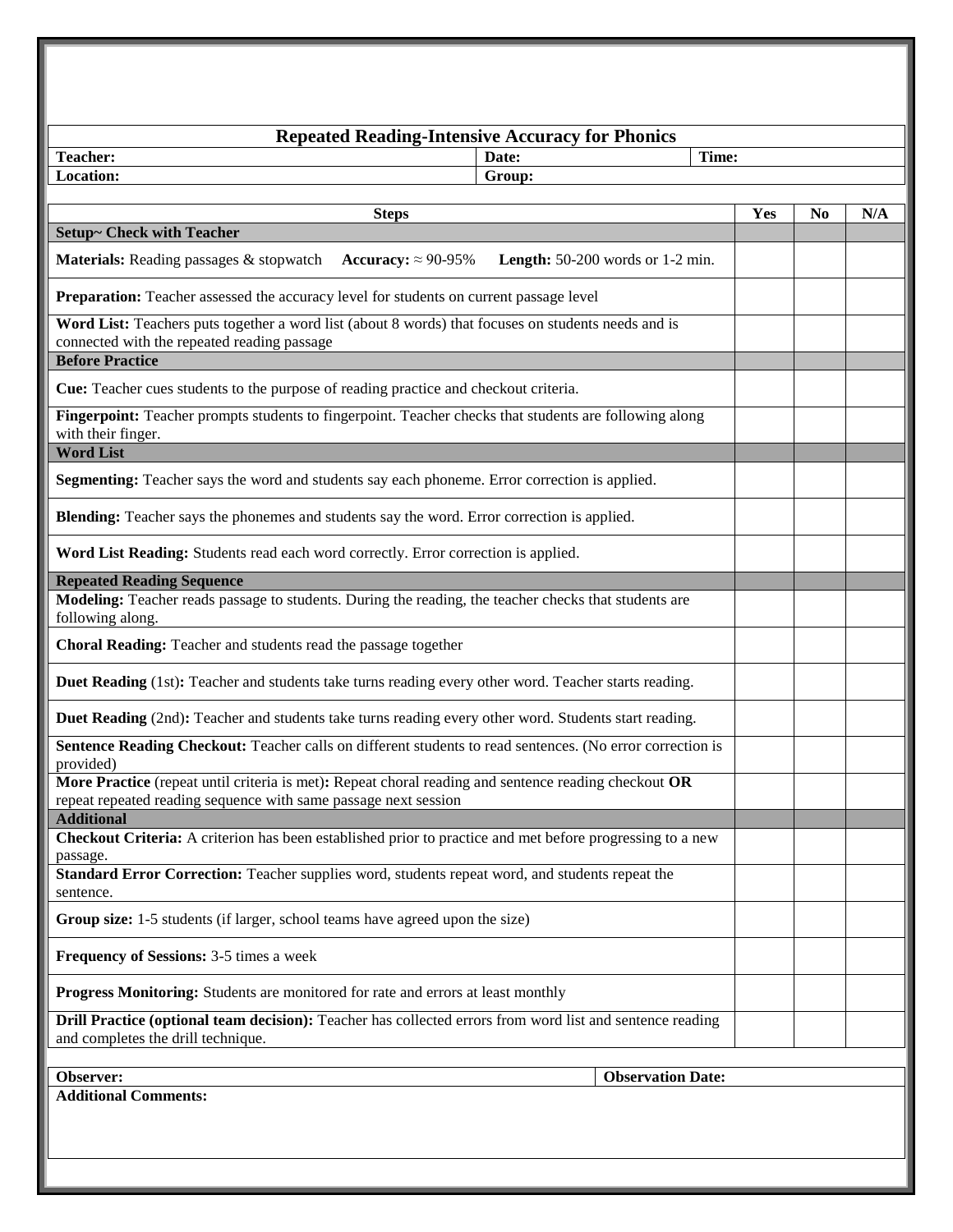# **Repeated Reading-Intensive Accuracy for Advanced Regular and Irregular Words**

#### **Setup**

| Assess students to determine level of passages.      | Passage accuracy should be approximately 90-95%.    |
|------------------------------------------------------|-----------------------------------------------------|
| Passage length: 50 to 200 words or 1 to 2 minutes    | Shorter passages are used for beginning students.   |
| Progress monitoring is used to assess effectiveness. | Student progress informs instructional changes.     |
| Students are grouped by needs and level.             | Sessions take place 3 to 5 times a week.            |
| Determine regular or irregular word pattern deficits | Use list of known and unknown words that match text |

### **Before Practice**

CUE-**"We are going to practice reading to improve our reading rate. This will help us increase our understanding of what we read." (Modify script to help students understand the purpose of reading)**

**"At the end of practice, we will need to read with fewer than zero mistakes and read words per minute." (Teachers need to identify the number of mistakes allowed and rate needed to meet checkout criteria,** *see checkout criteria***) (Modify script to help students understand the checkout criteria)**

FINGERPOINT-**"When we read together, you need to follow along with your finger. This helps me see who needs help." (To assist, the teacher can teach fingerpointing or assist student with following along)**

**Word List** (Teams may choose to do a Flashcard Practice ~ *see Drill Technique below for ideas*)

MODEL-**"We are going to practice a few words. Some of the words you know and some we need more practice. First, I will read the words to you. Fingers up." (Teacher reads the list to students) Students follow along.**

CHORAL-**"Now, we will read the list together. Fingers up. Students point to first word. "Get ready."** *(Cue)* **(Teacher leads slightly while reading all the words)**

SILENT PRACTICE-**"Now, you will practice the word list silently. Practice the list twice. If you come to a word you don't know, remember to raise your hand and ask for help. Get ready."** *(Cue)*

WORD LIST READING-**"Fingers up. Wait for my signal to read each word. Get ready.** *(Cue)* **Students say the word. (Teacher repeats the cue for each word until the word list is finished)**

ERROR CORRECTION-**"Stop. That word is \_\_\_\_. What word?" (***Cue)* **Students say the word. Back to the top." Students go to the top of the word list.**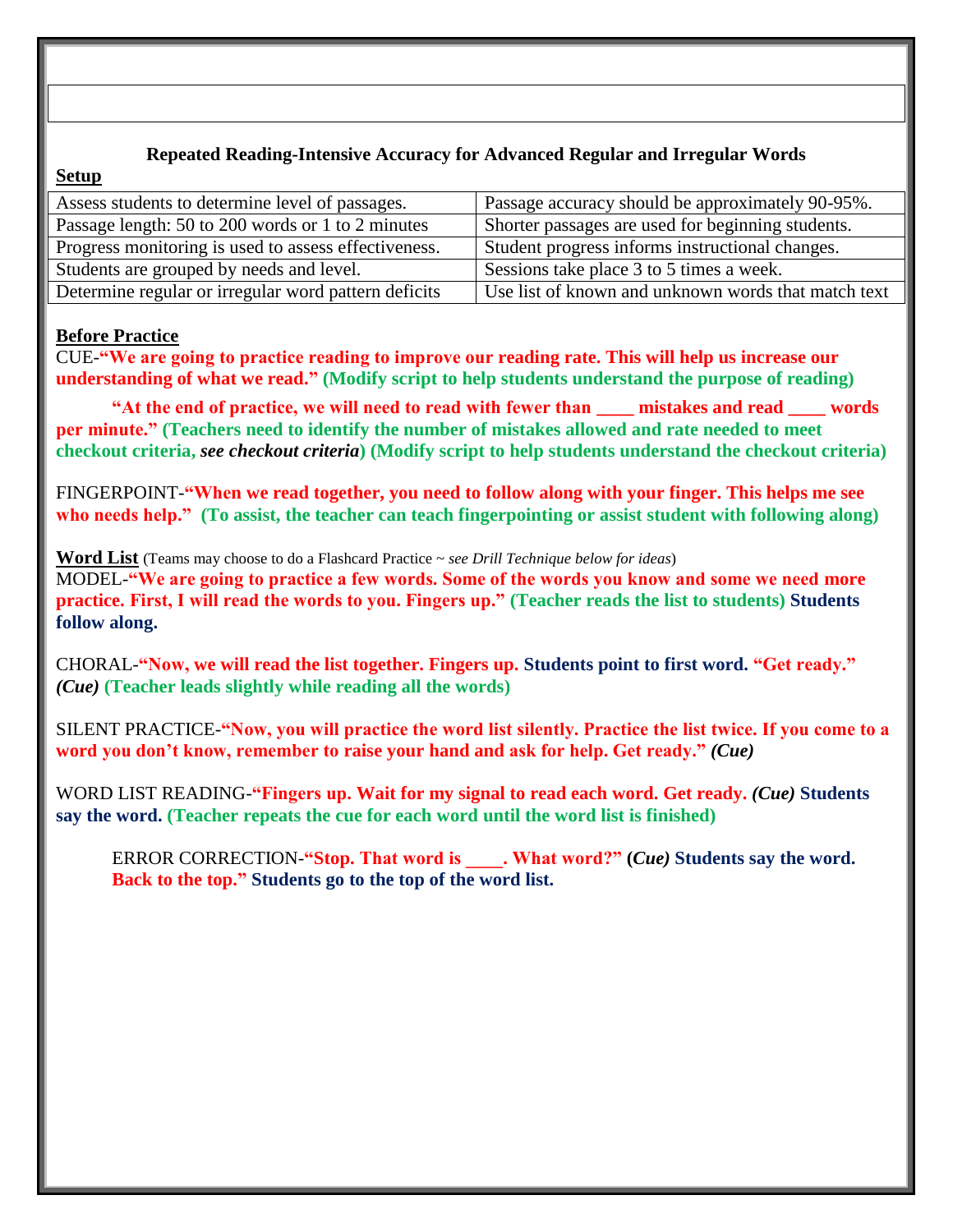#### **Repeated Reading Sequence**

MODELING-**"Fingers up." Students point to first word. "Follow along as I read the story to you, I may stop to check that you're following along. Get ready." (Teacher begins to read)**

CHORAL READING- **"Now, we're going to read together. Fingers up." Students point to first word. "Get ready."** *(Cue)* **(Teacher leads slightly while reading the passage)**

DUET READING (1<sup>st</sup> reading)- "Now, we're going to take turns reading words. I'll read the first word. **You'll read the next word. We'll take turn as we read the passage. Fingers up. Get ready"**

DUET READING (2<sup>nd</sup> reading)- "Now, we're going to take turns reading words. You'll read the first **word. I'll read the next word. We'll take turn as we read the passage. Fingers up. Get ready."**

SENTENCE READING-**"Now, I will call on different students to read a sentence. You will need to follow along. We will need to keep our mistakes low and read \_\_\_\_ words per minute. Fingers up. Get ready." (Teacher calls on different students to read sentences from entire passage) (Teacher counts errors, and determines rate after 1 minute of reading)**

# **Additional**

ERROR CORRECTION-**"Stop. That word is \_\_\_\_. What word?" (***Cue)* **Students say the word. Back to the beginning of the sentence."** *(Cue)* **Students repeat the sentence.**

CHECKOUT CRITERIA- **(Passage reading is at ≈98% accuracy and** *rate is increased\****)**

**If not met, the teacher repeats choral reading and sentence reading steps until criteria is met.** 

**If not enough time and not met, repeat all steps with same passage next intervention session.**

\* Rate is 30% higher than the group's average rate on unread leveled reading passages; teacher reassesses students every two weeks. An increasing rate criterion could be used. Teams may choose a different criterion.

DRILL TECHNIQUE (optional team decision)-**(Teacher records word errors during word list and sentence reading) (Teachers writes each word on a flashcard and creates a card deck) "We are going to practice the words that we had a difficult time with today. I will show you a card and quickly cue you for the word. If a word is correct, I will lay it down on the table. If I hear a mistake, I will tell you the correct word and ask you to say the word. Then, the word will be put in the back of the deck. This sequence will be repeated until the deck is completed. We will reshuffle the deck and repeat the entire process until the entire deck is completed with no mistakes. (Modify script to help students understand the task)**

**(At the start, the teacher shuffles the deck) "Get ready." (Teacher shows the card)** *(Immediately Cue)* **Students say the word. (Teacher puts the correctly read word on the table) (Teacher repeats for each word)**

ERROR CORRECTION-**"That word is \_\_\_\_. What word?" (Teacher puts card in back of the deck) (Once the entire deck is completed, the deck will be shuffled and practiced until completed without error)**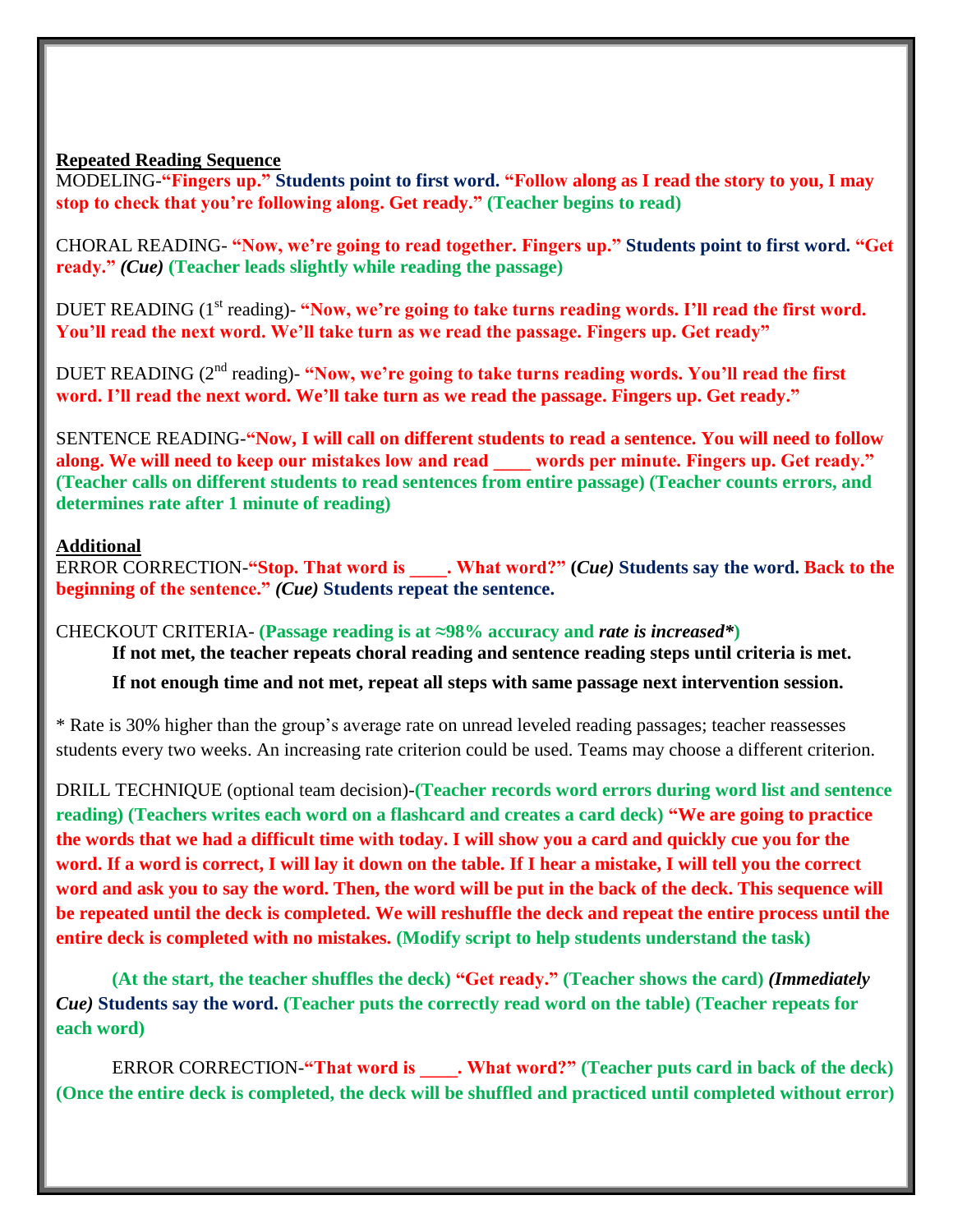| <b>Repeated Reading-Intensive Accuracy for Advanced Regular and Irregular Words</b>                                                                                     |                                             |       |     |                |     |
|-------------------------------------------------------------------------------------------------------------------------------------------------------------------------|---------------------------------------------|-------|-----|----------------|-----|
| <b>Teacher:</b>                                                                                                                                                         | Date:                                       | Time: |     |                |     |
| Location:                                                                                                                                                               | Group:                                      |       |     |                |     |
| <b>Steps</b>                                                                                                                                                            |                                             |       | Yes | N <sub>0</sub> | N/A |
| <b>Setup~ Check with Teacher</b>                                                                                                                                        |                                             |       |     |                |     |
| <b>Materials:</b> Reading passages & stopwatch Accuracy: $\approx 90-95\%$                                                                                              | <b>Length:</b> $50-200$ words or $1-2$ min. |       |     |                |     |
| Preparation: Teacher assessed the accuracy level for students on current passage level                                                                                  |                                             |       |     |                |     |
| Word List: Teachers puts together a word list (about 8 words) that focuses on students needs and is<br>connected with the repeated reading passage                      |                                             |       |     |                |     |
| <b>Before Practice</b>                                                                                                                                                  |                                             |       |     |                |     |
| <b>Cue:</b> Teacher cues students to the purpose of reading practice and checkout criteria.                                                                             |                                             |       |     |                |     |
| Fingerpoint: Teacher prompts students to fingerpoint. Teacher checks that students are following along<br>with their finger.                                            |                                             |       |     |                |     |
| Word List (Teams may choose to use Flashcard Practice before reading)                                                                                                   |                                             |       |     |                |     |
| Modeling and Choral Reading: Teacher reads the word lists. Everyone reads the words list. Error<br>correction is applied.                                               |                                             |       |     |                |     |
| Silent Reading: Students read the word list independently. Assistance is provided as needed.                                                                            |                                             |       |     |                |     |
| Word List Reading: Students read each word correctly. Error correction is applied.                                                                                      |                                             |       |     |                |     |
| <b>Repeated Reading Sequence</b>                                                                                                                                        |                                             |       |     |                |     |
| Modeling: Teacher reads passage to students. During the reading, the teacher checks that students are<br>following along.                                               |                                             |       |     |                |     |
| Choral Reading: Teacher and students read the passage together                                                                                                          |                                             |       |     |                |     |
| Duet Reading (1st): Teacher and students take turns reading every other word. Teacher starts reading.                                                                   |                                             |       |     |                |     |
| Duet Reading (2nd): Teacher and students take turns reading every other word. Students start reading.                                                                   |                                             |       |     |                |     |
| Sentence Reading Checkout: Teacher calls on different students to read sentences. (No error correction is<br>provided)                                                  |                                             |       |     |                |     |
| More Practice (repeat until criteria is met): Repeat choral reading and sentence reading checkout OR<br>repeat repeated reading sequence with same passage next session |                                             |       |     |                |     |
| <b>Additional</b>                                                                                                                                                       |                                             |       |     |                |     |
| Checkout Criteria: A criterion has been established prior to practice and met before progressing to a new<br>passage.                                                   |                                             |       |     |                |     |
| Standard Error Correction: Teacher supplies word, students repeat word, and students repeat the<br>sentence.                                                            |                                             |       |     |                |     |
| Group size: 1-5 students (if larger, school teams have agreed upon the size)                                                                                            |                                             |       |     |                |     |
| <b>Frequency of Sessions: 3-5 times a week</b>                                                                                                                          |                                             |       |     |                |     |
| Progress Monitoring: Students are monitored for rate and errors at least monthly                                                                                        |                                             |       |     |                |     |
| Drill Technique (optional team decision): Teacher has collected errors from word list and sentence<br>reading and completes the drill technique.                        |                                             |       |     |                |     |
|                                                                                                                                                                         |                                             |       |     |                |     |
| Observer:                                                                                                                                                               | <b>Observation Date:</b>                    |       |     |                |     |
| <b>Additional Comments:</b>                                                                                                                                             |                                             |       |     |                |     |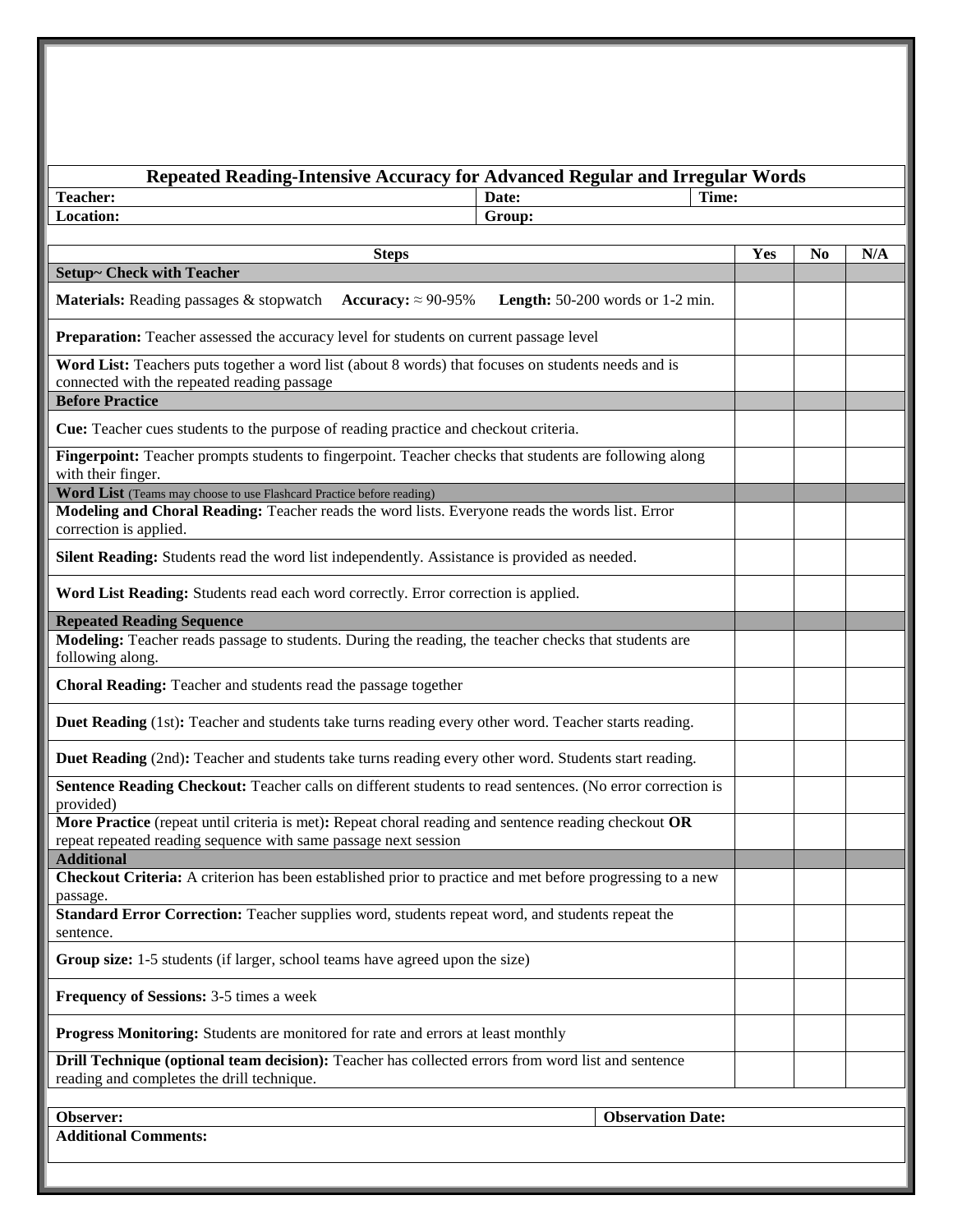### **Repeated Reading-Rate**

#### **Setup**

| Passage accuracy should be approximately 98%.     |
|---------------------------------------------------|
| Shorter passages are used for beginning students. |
| Student progress informs instructional changes.   |
| Sessions take place 3 to 5 times a week.          |
|                                                   |

### **Before Practice**

CUE- **"We are going to practice reading to improve our reading rate. This will help us increase our understanding of what we read." (Modify script to help students understand the purpose of reading)**

**"At the end of practice, we will need to read with fewer than \_\_\_\_ mistakes and read \_\_\_\_ words per minute." (Teachers need to identify the number of mistakes allowed and rate needed to meet checkout criteria,** *see checkout criteria***) (Modify script to help students understand the checkout criteria)**

FINGERPOINT- **"When we read together, you need to follow along with your finger. This helps me see who needs help." (To assist, the teacher can teach fingerpointing or assist student with following along)**

#### **Repeated Reading Sequence**

MODELING- **"Fingers up." Students point to first word. "Follow along as I read the story to you, I may stop to check that you're following along. Get ready." (Teacher begins to read)**

CHORAL READING- **"Now, we're going to read together. Fingers up." Students point to first word. "Get ready."** *(Cue)* **(Teacher leads slightly while reading the passage)**

ECHO READING-**"Now, we're going to practice sentences together. I'll read the sentence, and you'll repeat the same sentence. We will do this for the entire passage. Fingers up. Get ready."** \*Teams may plan on using DUET READING (2Xs).

SENTENCE READING- **Now, I will call on different students to read a sentence. You will need to follow along. We will need to keep our mistakes low and read \_\_\_\_ words per minute. Fingers up. Get ready." (Teacher calls on different students to read sentences from entire passage) (Teacher counts errors, and determines rate after 1 minute of reading)**

#### **Additional**

ERROR CORRECTION- **"Stop. That word is \_\_\_\_. What word?" (***Cue)* **Students say the word. Back to the beginning of the sentence."** *(Cue)* **Students repeat the sentence.**

CHECKOUT CRITERIA- **(Passage reading is at 98% accuracy and** *rate is increased\****)**

**If not met, the teacher repeats choral reading and sentence reading steps until criteria is met.** 

**If not enough time and not met, repeat all steps with same passage next intervention session.**

\* Rate is 30% higher than the group's average rate on unread leveled reading passages; teacher reassesses students every two weeks. An increasing rate criterion could be used. Teams may choose a different criterion.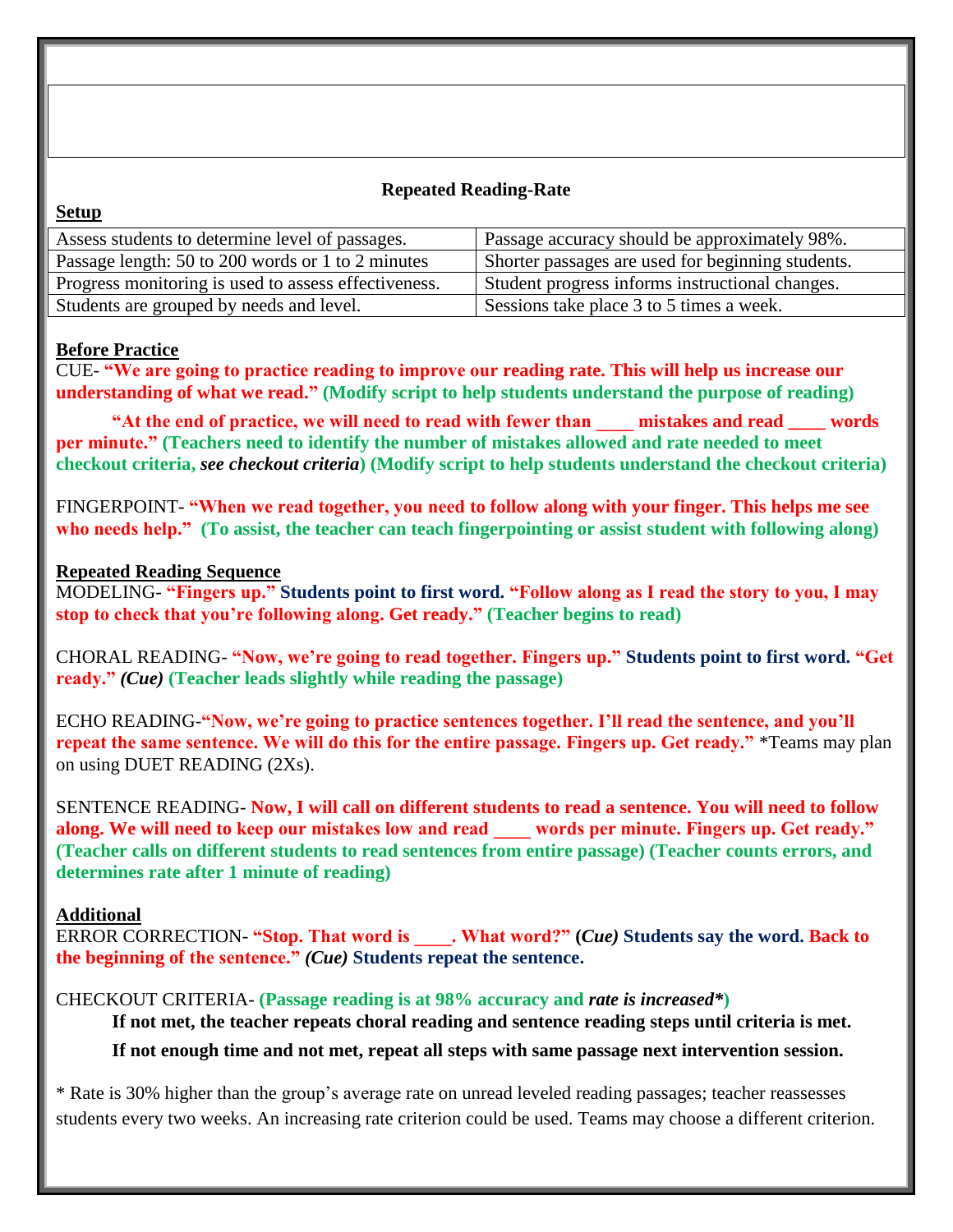| <b>Repeated Reading-Rate</b>                                                                                                                                            |                                             |     |    |     |
|-------------------------------------------------------------------------------------------------------------------------------------------------------------------------|---------------------------------------------|-----|----|-----|
| <b>Teacher:</b><br>Date:                                                                                                                                                | Time:                                       |     |    |     |
| Location:                                                                                                                                                               | Group:                                      |     |    |     |
| <b>Steps</b>                                                                                                                                                            |                                             | Yes | No | N/A |
| <b>Setup~ Check with Teacher</b>                                                                                                                                        |                                             |     |    |     |
| Materials: Reading passages & stopwatch<br>Accuracy: $\approx 98\%$                                                                                                     | <b>Length:</b> $50-200$ words or $1-2$ min. |     |    |     |
| Preparation: Teacher assessed the accuracy level for students on current passage level                                                                                  |                                             |     |    |     |
| <b>Before Practice</b>                                                                                                                                                  |                                             |     |    |     |
| Cue: Teacher cues students to the purpose of reading practice and checkout criteria.                                                                                    |                                             |     |    |     |
| Fingerpoint: Teacher prompts students to fingerpoint. Teacher checks that students are following along<br>with their finger.                                            |                                             |     |    |     |
| <b>Repeated Reading Sequence</b>                                                                                                                                        |                                             |     |    |     |
| Modeling: Teacher reads passage to students. During the reading, the teacher checks that students are<br>following along.                                               |                                             |     |    |     |
| Choral Reading: Teacher and students read the passage together                                                                                                          |                                             |     |    |     |
| Echo Reading: Teacher reads the sentence first. Students repeat the same sentence. *If teams chose to use<br>duet reading, mark yes when observed correctly.            |                                             |     |    |     |
| Sentence Reading Checkout: Teacher calls on different students to read sentences. (No error correction is<br>provided)                                                  |                                             |     |    |     |
| More Practice (repeat until criteria is met): Repeat choral reading and sentence reading checkout OR<br>repeat repeated reading sequence with same passage next session |                                             |     |    |     |
| <b>Additional</b>                                                                                                                                                       |                                             |     |    |     |
| Checkout Criteria: A criterion has been established prior to practice and met before progressing to a new<br>passage.                                                   |                                             |     |    |     |
| Standard Error Correction: Teacher supplies word, students repeat word, and students repeat the<br>sentence.                                                            |                                             |     |    |     |
| Group size: 1-5 students (if larger, school teams have agreed upon the size)                                                                                            |                                             |     |    |     |
| Frequency of Sessions: 3-5 times a week                                                                                                                                 |                                             |     |    |     |
| Progress Monitoring: Students are monitored for rate and errors at least monthly                                                                                        |                                             |     |    |     |
|                                                                                                                                                                         |                                             |     |    |     |

**Additional Comments:**

**Observer: Observation Date:**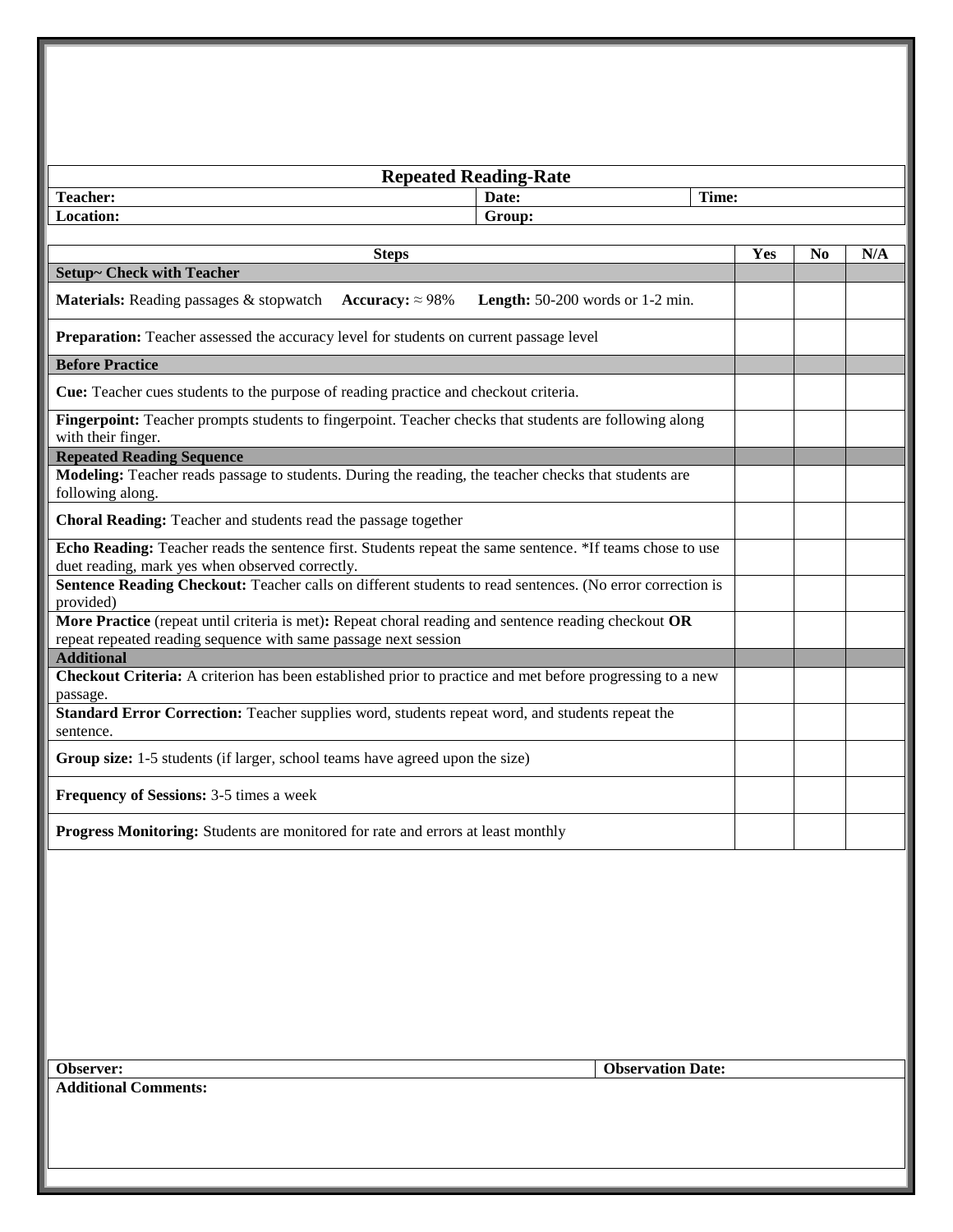### **Repeated Reading-Intensive Rate**

# **Setup**

| Assess students to determine level of passages.      | Passage accuracy should be approximately 98%.     |
|------------------------------------------------------|---------------------------------------------------|
| Passage length: 50 to 200 words or 1 to 2 minutes    | Shorter passages are used for beginning students. |
| Progress monitoring is used to assess effectiveness. | Student progress informs instructional changes.   |
| Students are grouped by needs and level.             | Sessions take place 3 to 5 times a week.          |

# **Before Practice**

CUE- **"We are going to practice reading to improve our reading rate and expression. This will help us increase our understanding of what we read." (Modify script to help students understand the purpose of reading**) \*Students could benefit from a discussion on fluent expressive reading vs. quick reading.

**"At the end of practice, we will need to read with fewer than \_\_\_\_ mistakes and read \_\_\_\_ words per minute." (Teachers need to identify the number of mistakes allowed and rate needed to meet checkout criteria,** *see checkout criteria***) (Modify script to help students understand the checkout criteria)**

FINGERPOINT- **"When we read together, you need to follow along with your finger. This helps me see who needs help." (To assist, the teacher can teach fingerpointing or assist student with following along)**

### **Repeated Reading Sequence**

SENTENCE READING (Cold Timing)- **I will call on different students to read sentence. You will need to follow along. Take your time and I will help you with difficult words. Fingers up. Get ready." (Teacher calls on different students to read sentences, counts errors, and determines rate)**

GRAPHING-**(Teacher graphs students initial words read correct per minute)**

MODELING- **"Fingers up." Students point to first word. "Follow along as I read the story to you, I may stop to check that you're following along. Get ready." (Teacher begins to read)**

CHORAL READING- **"Now, we're going to read together. Fingers up." Students point to first word. "Get ready."** *(Cue)* **(Teacher leads slightly while reading the passage)**

ECHO READING-**"Now, we're going to practice sentences together. I'll read the sentence, and you'll repeat the same sentence. We will do this for the entire passage. Fingers up. Get ready."** \*Teams may plan on using DUET READING (2Xs).

SENTENCE READING- **Now, I will call on different students to read a sentence. You will need to follow along. We will need to keep our mistakes low and read \_\_\_\_ words per minute. Fingers up. Get ready." (Teacher calls on different students to read sentences from entire passage) (Teacher counts errors, and determines rate after 1 minute of reading)**

GRAPHING-**(Teacher graphs students words read correct per minute)** *(Group discusses progress on current passage level) (Group can decide a passage needs additional practice to improve score)* **(Teacher shows students individual progress monitoring graph at least monthly to discuss progress and praise best scores)**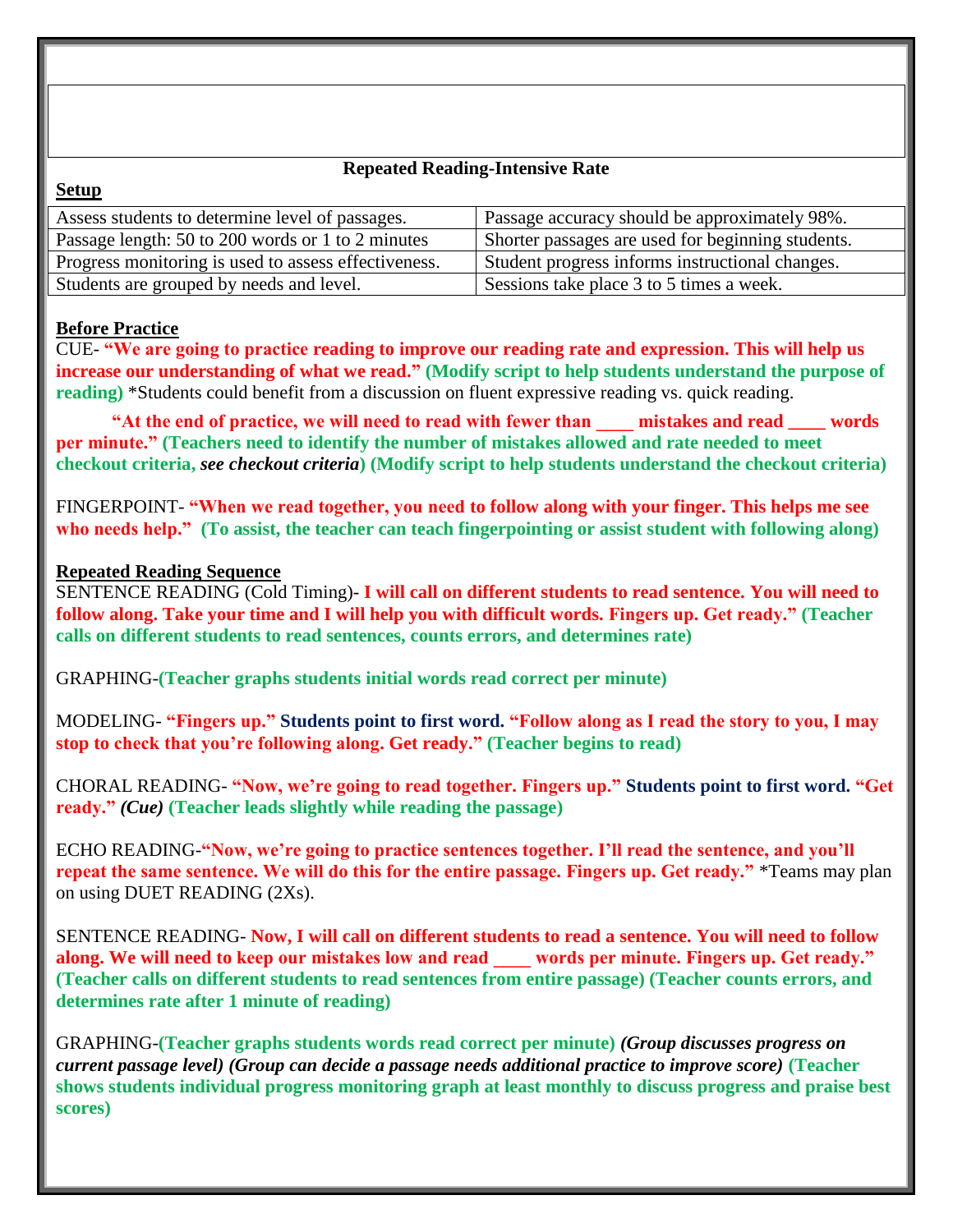### **Additional**

ERROR CORRECTION- **"Stop. That word is \_\_\_\_. What word?" (***Cue)* **Students say the word. Back to the beginning of the sentence."** *(Cue)* **Students repeat the sentence.**

#### CHECKOUT CRITERIA- **(Passage reading is at 98% accuracy and** *rate is increased\****)**

**If not met, the teacher repeats choral reading and sentence reading steps until criteria is met.** 

**If not enough time and not met, repeat all steps with same passage next intervention session.**

\* Rate is 30% higher than the group's rate on the initial sentence reading; teacher reassesses students every two weeks. An increasing rate criterion could be used. Teams may choose a different criterion.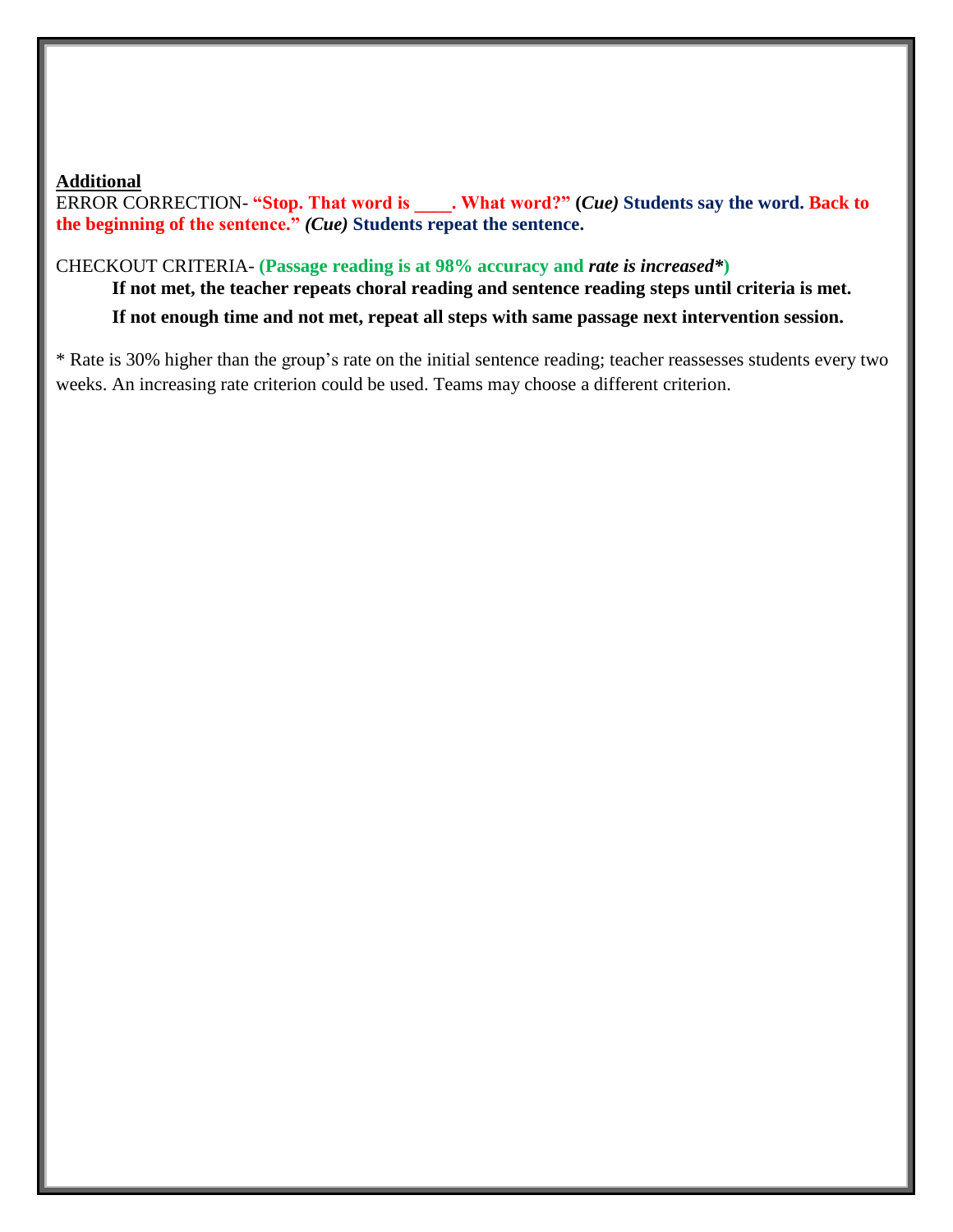| <b>Repeated Reading-Intensive Rate</b>                                                                                                                                  |     |                |     |  |  |
|-------------------------------------------------------------------------------------------------------------------------------------------------------------------------|-----|----------------|-----|--|--|
| <b>Teacher:</b><br>Time:<br>Date:                                                                                                                                       |     |                |     |  |  |
| Location:<br>Group:                                                                                                                                                     |     |                |     |  |  |
|                                                                                                                                                                         |     |                |     |  |  |
| <b>Steps</b>                                                                                                                                                            | Yes | N <sub>0</sub> | N/A |  |  |
| <b>Setup~ Check with Teacher</b>                                                                                                                                        |     |                |     |  |  |
| <b>Materials:</b> Reading passages & stopwatch Accuracy: $\approx 98\%$<br><b>Length:</b> $50-200$ words or $1-2$ min.                                                  |     |                |     |  |  |
| Preparation: Teacher assessed the accuracy level for students on current passage level                                                                                  |     |                |     |  |  |
| <b>Before Practice</b>                                                                                                                                                  |     |                |     |  |  |
| Cue: Teacher cues students to the purpose of reading practice and checkout criteria.                                                                                    |     |                |     |  |  |
| Fingerpoint: Teacher prompts students to fingerpoint. Teacher checks that students are following along<br>with their finger.                                            |     |                |     |  |  |
| <b>Repeated Reading Sequence</b>                                                                                                                                        |     |                |     |  |  |
| Sentence Reading (Cold Timing): Teacher calls on different students to read sentences. (Assistance is<br>provided as needed)                                            |     |                |     |  |  |
| Modeling: Teacher reads passage to students. During the reading, the teacher checks that students are<br>following along.                                               |     |                |     |  |  |
| Choral Reading: Teacher and students read the passage together                                                                                                          |     |                |     |  |  |
| Echo Reading: Teacher reads the sentence first. Students repeat the same sentence. *If teams chose to use<br>duet reading, mark yes when observed correctly.            |     |                |     |  |  |
| Sentence Reading Checkout: Teacher calls on different students to read sentences. (No error correction is<br>provided)                                                  |     |                |     |  |  |
| More Practice (repeat until criteria is met): Repeat choral reading and sentence reading checkout OR<br>repeat repeated reading sequence with same passage next session |     |                |     |  |  |
| Graphing: Students words read correct per minute is recorded after initial sentence reading and final<br>sentence reading.                                              |     |                |     |  |  |
| <b>Additional</b>                                                                                                                                                       |     |                |     |  |  |
| Checkout Criteria: A criterion has been established prior to practice and met before progressing to a new<br>passage.                                                   |     |                |     |  |  |
| Standard Error Correction: Teacher supplies word, students repeat word, and students repeat the<br>sentence.                                                            |     |                |     |  |  |
| Group size: 1-5 students (if larger, school teams have agreed upon the size)                                                                                            |     |                |     |  |  |
| Frequency of Sessions: 3-5 times a week                                                                                                                                 |     |                |     |  |  |
| Progress Monitoring: Students are monitored for rate and errors at least monthly                                                                                        |     |                |     |  |  |
|                                                                                                                                                                         |     |                |     |  |  |
|                                                                                                                                                                         |     |                |     |  |  |
|                                                                                                                                                                         |     |                |     |  |  |
|                                                                                                                                                                         |     |                |     |  |  |
| <b>Observation Date:</b><br>Observer:                                                                                                                                   |     |                |     |  |  |
| <b>Additional Comments:</b>                                                                                                                                             |     |                |     |  |  |
|                                                                                                                                                                         |     |                |     |  |  |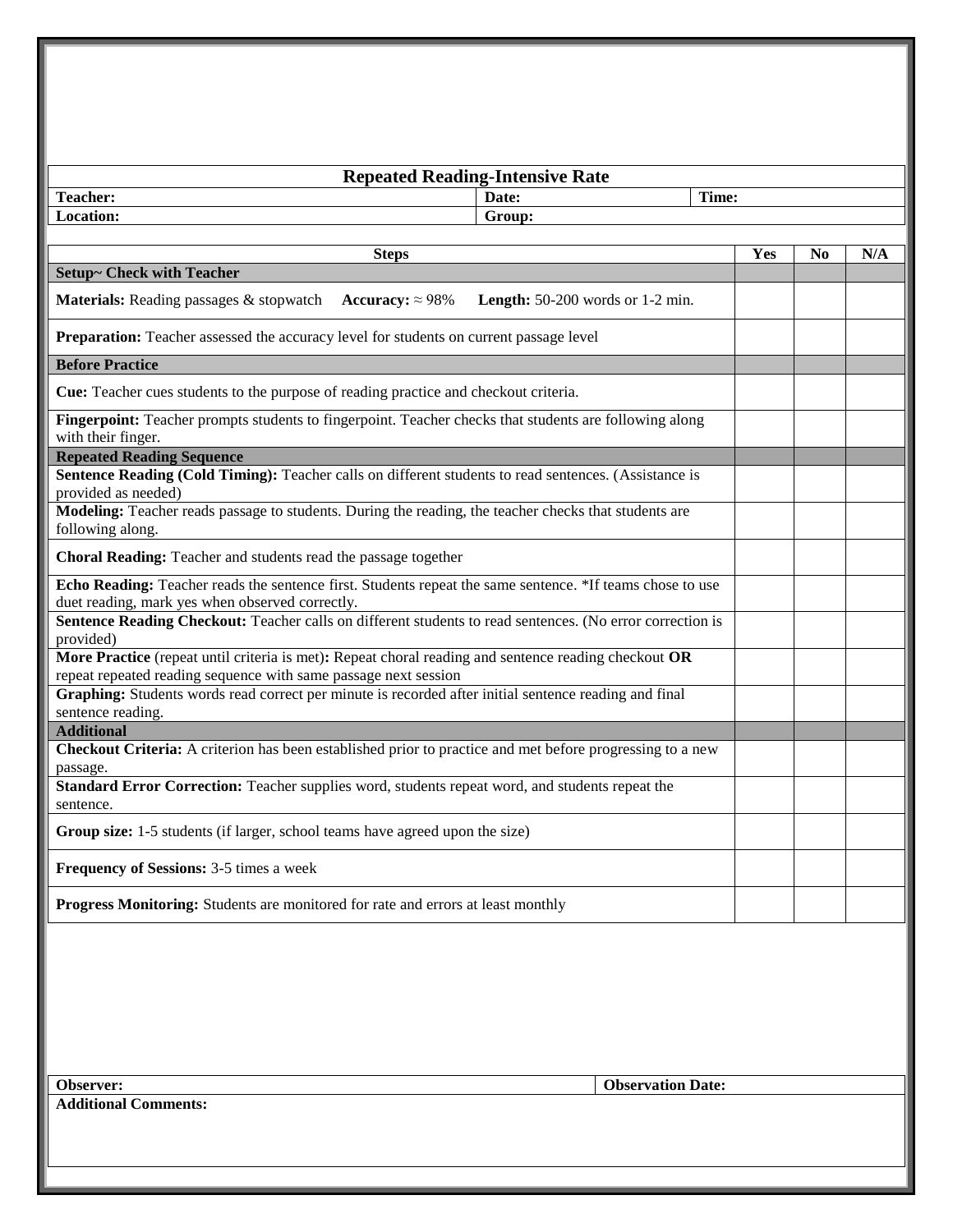### **Repeated Reading-Pencil Tap**

| Assess student to determine level of passages.       | Passage accuracy should be approximately 95%.   |
|------------------------------------------------------|-------------------------------------------------|
| Passage length: 50 to 200 words or 1 to 2 minutes    | Student progress informs instructional changes. |
| Progress monitoring is used to assess effectiveness. | Sessions take place 3 to 5 times a week.        |
| One-on-one intervention                              | Students should already have fix-up skills.     |
|                                                      |                                                 |

#### **Before Practice**

**Setup**

CUE-**"We are going to practice reading accurately. During reading, if you make a mistake, I will tap my pencil on the word. You will fix the mistake, repeat the sentence, and continue reading. If you come to a word you cannot fix, I will provide it to you." (Modify script to help students understand the purpose of reading) (Student should already know fix-up strategies, such as reread and sound-out)**

**"We will practice at least three times. At the end of practice, we will need to read without any mistakes and read smoothly."**

FINGERPOINT-**"When we read together, you need to follow along with your finger. This helps me see who needs help. I will glide the pencil above the words and tap when a mistake is made." (To assist, the teacher can teach fingerpointing or assist student with following along)**

#### **Repeated Reading Sequence**

FIRST READING-**"Finger up." Students point to first word. "Begin."**

SECOND READING-**"Finger up." Students point to first word. "Begin."** 

# THIRD READING-**"Finger up." Students point to first word. "Begin."**

**If criteria is met, this is the last reading.**

**If criteria is not met, repeat passage reading.**

#### **Additional**

ERROR CORRECTION-(**Teacher pencil taps) Student fixes mistake and rereads the sentence.** If student pauses for longer than 4 seconds or cannot fix the mistake, "Stop. That word is **What word?" (***Cue)* **Students say the word. Back to the beginning of the sentence."** *(Cue)* **Students repeat the sentence.**

CHECKOUT CRITERIA- **(Passage reading is at 100% and student is reading smoothly)**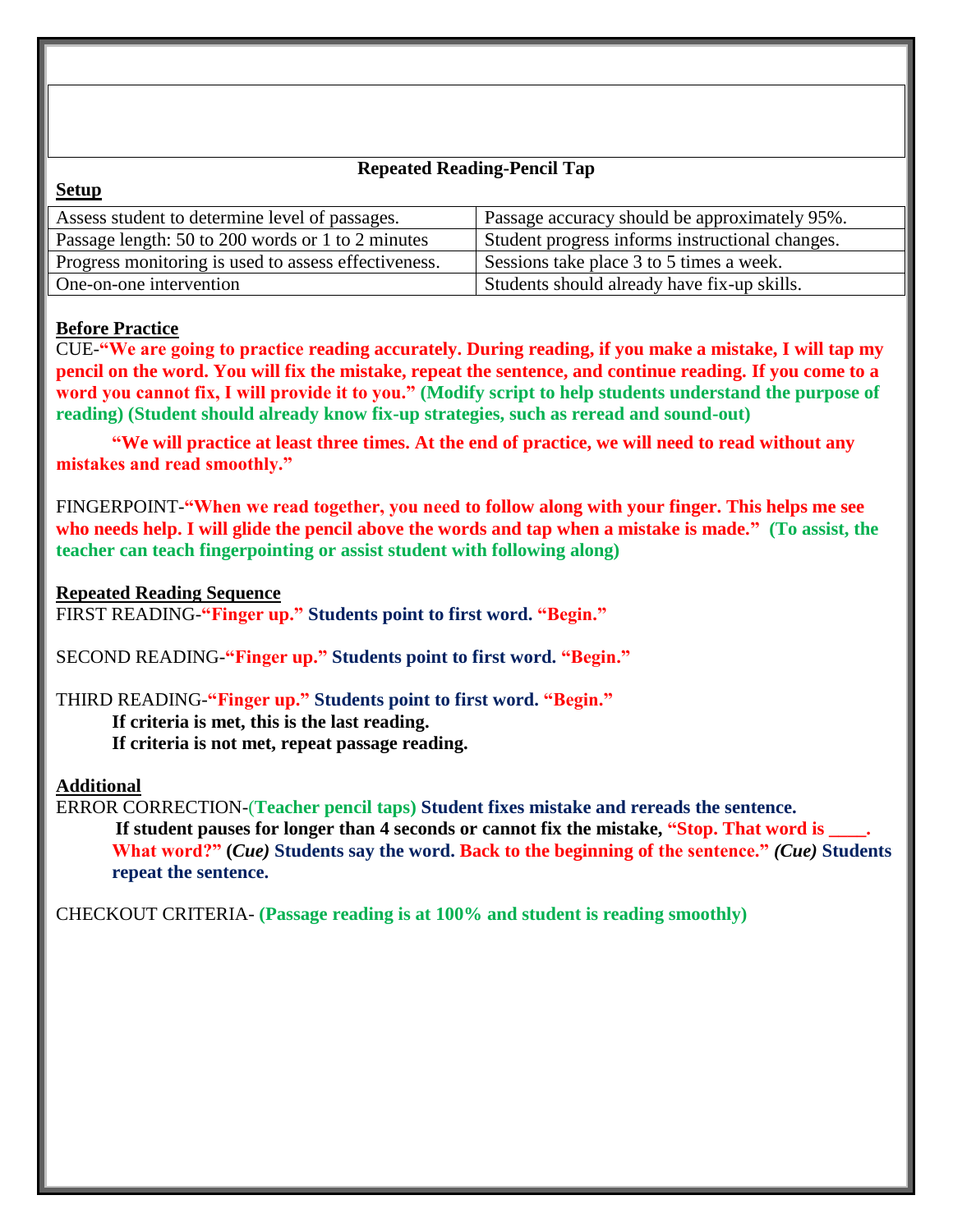| <b>Repeated Reading-Pencil Tap</b>                                                                                                                                                         |                                  |                          |       |                |     |
|--------------------------------------------------------------------------------------------------------------------------------------------------------------------------------------------|----------------------------------|--------------------------|-------|----------------|-----|
| <b>Teacher:</b>                                                                                                                                                                            | Date:                            |                          | Time: |                |     |
| Location:                                                                                                                                                                                  | Group:                           |                          |       |                |     |
| <b>Steps</b>                                                                                                                                                                               |                                  |                          | Yes   | N <sub>0</sub> | N/A |
| <b>Setup~ Check with Teacher</b>                                                                                                                                                           |                                  |                          |       |                |     |
| <b>Materials: Reading passages</b><br>Accuracy: $\approx 95\%$                                                                                                                             | Length: 50-200 words or 1-2 min. |                          |       |                |     |
| Preparation: Teacher assessed the accuracy level for the student on current passage level                                                                                                  |                                  |                          |       |                |     |
| <b>Before Practice</b>                                                                                                                                                                     |                                  |                          |       |                |     |
| Cue: Teacher cues students to the purpose of reading practice and checkout criteria.                                                                                                       |                                  |                          |       |                |     |
| Fingerpoint: Teacher prompts student to fingerpoint.                                                                                                                                       |                                  |                          |       |                |     |
| <b>Repeated Reading Sequence</b>                                                                                                                                                           |                                  |                          |       |                |     |
| First Reading: Student reads the passage. Teacher pencil taps for mistakes.                                                                                                                |                                  |                          |       |                |     |
| Second Reading: Student reads the passage. Teacher pencil taps for mistakes.                                                                                                               |                                  |                          |       |                |     |
| Third Reading: Student reads the passage. Teacher pencil taps for mistakes.                                                                                                                |                                  |                          |       |                |     |
| <b>Additional</b>                                                                                                                                                                          |                                  |                          |       |                |     |
| Checkout Criteria: Student reads the passage at least three times, reads with 100% accuracy, and reads<br>smoothly.                                                                        |                                  |                          |       |                |     |
| Standard Error Correction: Teacher pencil taps and waits for student response. If longer than 4 seconds<br>or an error, the teacher provides correct word and has student repeat sentence. |                                  |                          |       |                |     |
| Group size: 1 students (if larger, school teams have agreed upon the size and modified script)                                                                                             |                                  |                          |       |                |     |
| Frequency of Sessions: 3-5 times a week                                                                                                                                                    |                                  |                          |       |                |     |
| Progress Monitoring: Student is monitored for rate and errors at least monthly                                                                                                             |                                  |                          |       |                |     |
|                                                                                                                                                                                            |                                  |                          |       |                |     |
| <b>Observer:</b><br>dditional Commonts                                                                                                                                                     |                                  | <b>Observation Date:</b> |       |                |     |

**Additional Comments:**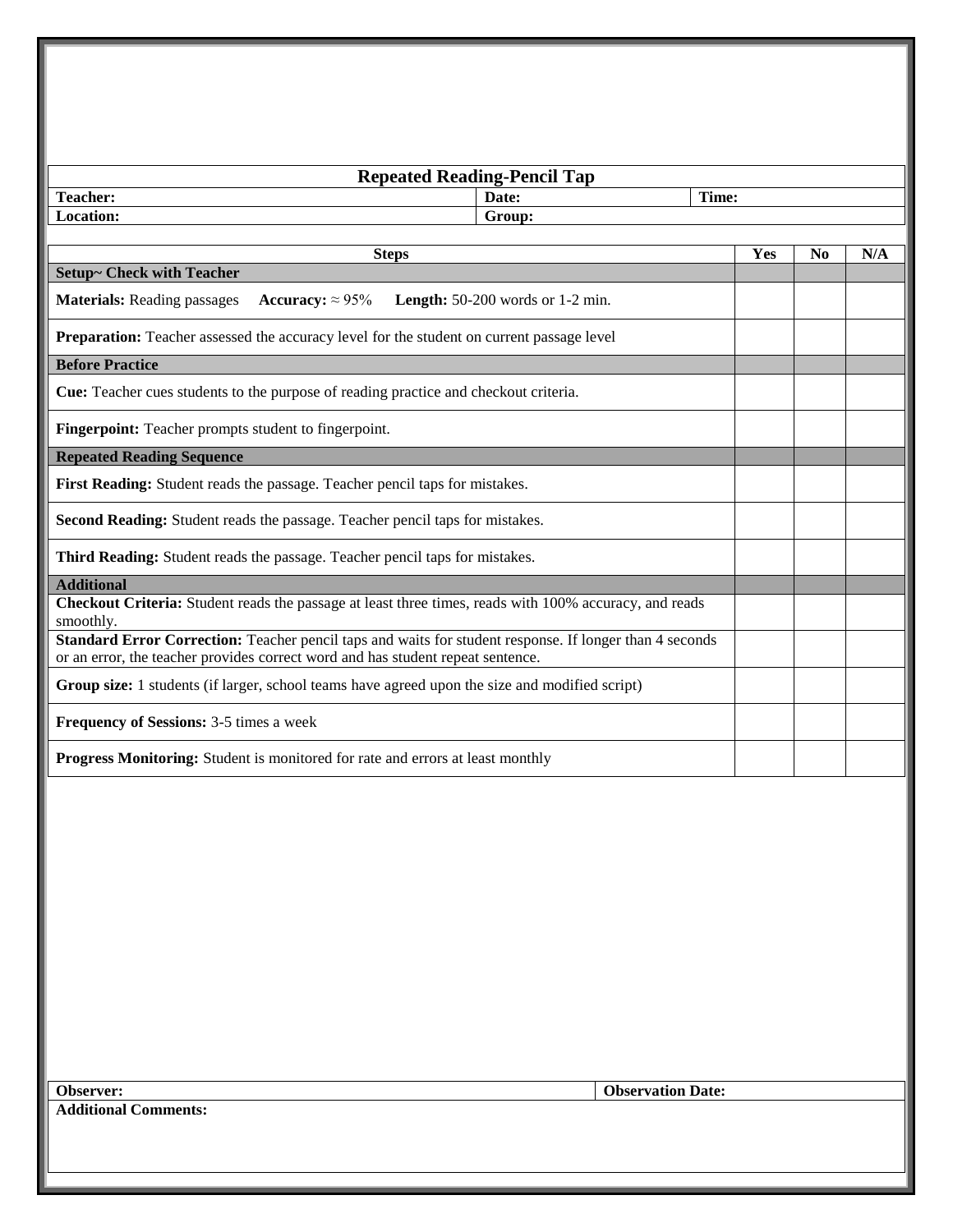#### **Repeated Reading- ROAR By Jane Flynn Anderson**

| Assess students to determine level of passages.      | Passage accuracy should be approximately 90-97%. |
|------------------------------------------------------|--------------------------------------------------|
| Progress monitoring is used to assess effectiveness. | Student progress informs instructional changes.  |
| Sessions take place 3 to 4 times a week.             | Session Length: 10-15 minutes                    |

### **Before Practice**

SEATING-

1. Student and teacher are seated across from one another or side by side.

# COLD TIMING-

2. Session begins with a 1 minute cold read of unread material. Teacher keeps track of miscues. Words correct per minute and accuracy (%) are graphed.

### **Repeated Reading Sequence**

### MODELING-

3. Starting at the beginning of the passage.. Teacher says "My turn." Both teacher and student fingerpoint while the teacher reads.

### CHORAL READING-

4. Teacher says "Our turn". Teacher reads with the student, pacing the student. Do not stop if the student makes a mistake. Repeat modeling and choral reading until the student is fluent. Both teacher and student fingerpoint.

### SENTENCE READING

5. Teacher says "Your turn." Student reads the sentence independently. If many errors are made, the sentence is repeated and /or broken into smaller parts. Practice the sentence until student is fluent. Both teacher and student fingerpoint.

#### *Repeat modeling, choral reading, and sentence reading until the entire passage is completed.*

# MORE PRACTICE-

6. Depending on length of the passage, sentences, paragraphs, and/or pages are repeated as larger units for additional practice. (Ex. After reading three sentences separately, the student reads all three fluently. Then, the teacher and student continue to the next sentence)

# **After Reading**

#### HOT TIMING-

7. Session ends with a 1 minute hot read. Words correct per minute and accuracy (%) are graphed. This information is used as student motivation and to determine if text level should be adjusted.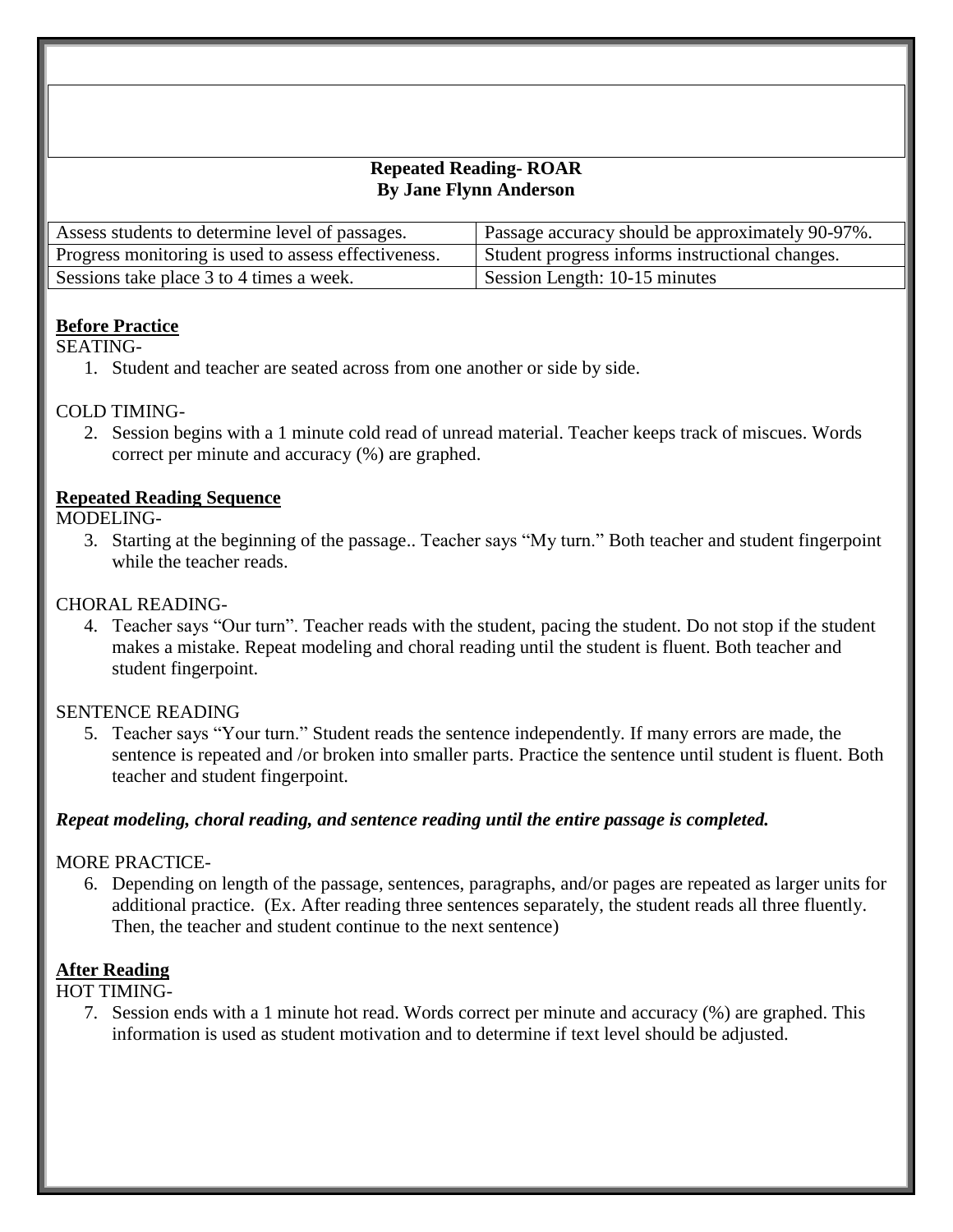| <b>Repeated Reading-ROAR</b>                                                                                                                                                             |                            |     |                |     |
|------------------------------------------------------------------------------------------------------------------------------------------------------------------------------------------|----------------------------|-----|----------------|-----|
| <b>Teacher:</b><br>Date:                                                                                                                                                                 | Time:                      |     |                |     |
| Location:<br>Group:                                                                                                                                                                      |                            |     |                |     |
|                                                                                                                                                                                          |                            | Yes | N <sub>0</sub> | N/A |
| <b>Steps</b><br><b>Setup~ Check with Teacher</b>                                                                                                                                         |                            |     |                |     |
| Materials: Reading passages & stopwatch<br>Accuracy: $\approx$ 90-97%                                                                                                                    | Session Length: 10-15 min. |     |                |     |
| Preparation: Teacher assessed student to determine level and length of text to use during ROAR                                                                                           |                            |     |                |     |
| <b>Before Practice</b>                                                                                                                                                                   |                            |     |                |     |
| Seating: Student and teacher are seated across from one another or side by side.                                                                                                         |                            |     |                |     |
| Cold Timing: Student is timed for 1 minute while reading Words read correct per minute and accuracy<br>(%) are graphed.                                                                  |                            |     |                |     |
| <b>Repeated Reading Sequence</b>                                                                                                                                                         |                            |     |                |     |
| Modeling: Teacher reads.                                                                                                                                                                 |                            |     |                |     |
| <b>Choral Reading:</b> Teacher reads with the student. Modeling and choral reading are repeated until student is<br>fluent. Error correction is only provided after the entire sentence. |                            |     |                |     |
| Sentence Reading: Student reads the sentence independently.                                                                                                                              |                            |     |                |     |
| More Practice: Sentences, paragraphs, and/or pages are chunked together to practice fluency on longer<br>sections.                                                                       |                            |     |                |     |
| <b>Additional</b>                                                                                                                                                                        |                            |     |                |     |
| Hot Timing: Session ends with a 1 minute reading of the passage. Words read correct per minute and<br>$accuracy (%)$ is graphed.                                                         |                            |     |                |     |
| Graphing: Student is timed for 1 minute while reading. Words read correct per minute and accuracy (%)<br>are graphed.                                                                    |                            |     |                |     |
| Fingerpoint: Both the teacher and student follow along during all readings.                                                                                                              |                            |     |                |     |
| <b>Frequency of Sessions:</b> 3-4 times a week (or more)                                                                                                                                 |                            |     |                |     |
| Progress Monitoring: Students are monitored for rate and errors at least monthly                                                                                                         |                            |     |                |     |
|                                                                                                                                                                                          |                            |     |                |     |
|                                                                                                                                                                                          |                            |     |                |     |
|                                                                                                                                                                                          |                            |     |                |     |
|                                                                                                                                                                                          |                            |     |                |     |
|                                                                                                                                                                                          |                            |     |                |     |
|                                                                                                                                                                                          |                            |     |                |     |
|                                                                                                                                                                                          |                            |     |                |     |
|                                                                                                                                                                                          |                            |     |                |     |
|                                                                                                                                                                                          |                            |     |                |     |

**Additional Comments:**

**Observer: Observation Date:**